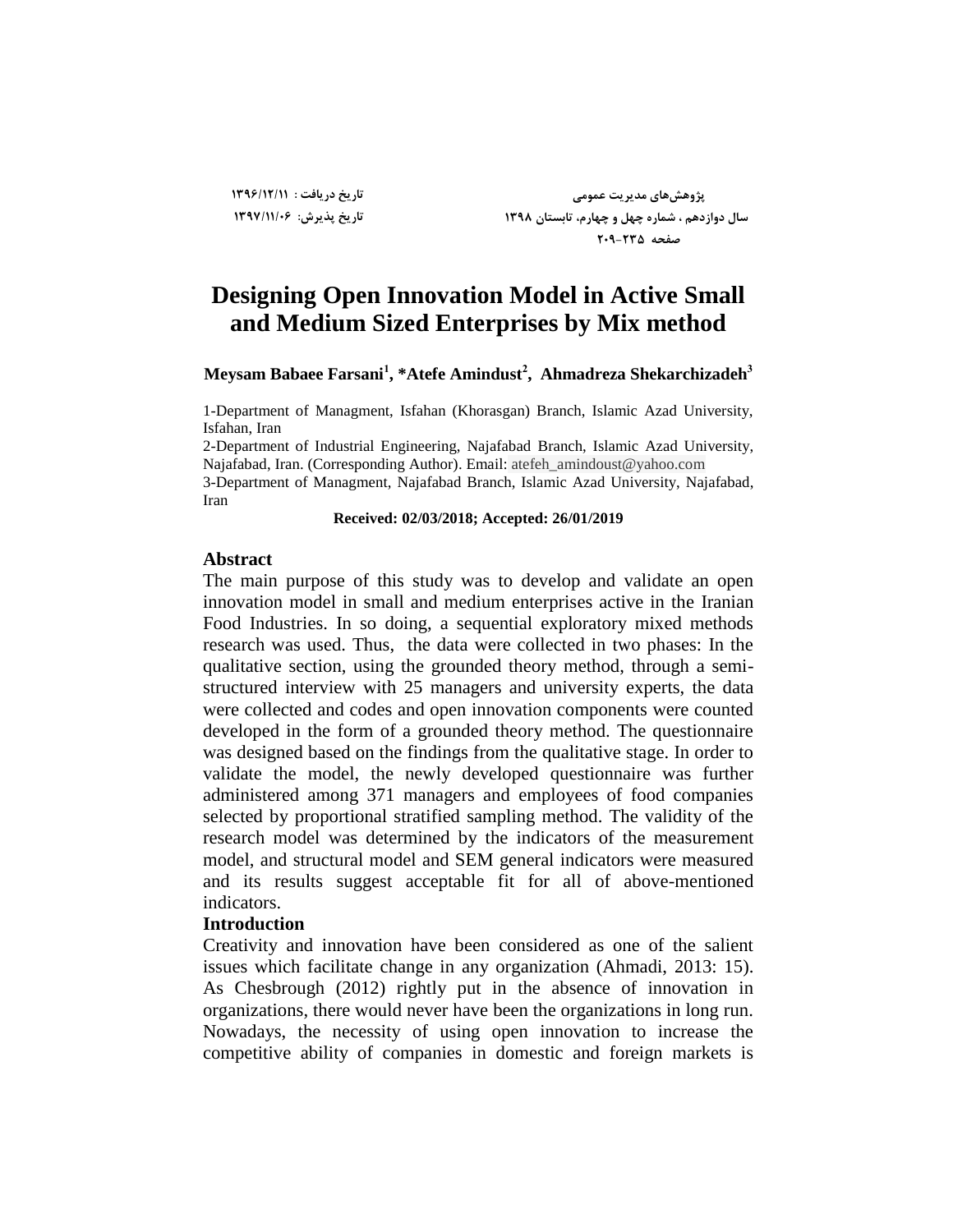growing (Zhang and Zeng, 2009). Open innovation—a notion introduced by Henery Chesbrough—has become widely practiced in business and academic disciplines (Chesbrough & Garmann, 2009)

The application of open innovation in commercialization by companies has several advantages. For example, based on research studies, the use of open innovation can boost product success rates by up to 50% and, similarly, foster the productivity of internal research and development by up to 60%. (Enkell et al., 2009). Given this, one of the companies that create entrepreneurial opportunities and provide the right platform for innovation and the economy of the country is small and medium enterprises. In the present study, the researchers, adhering to the paradigm of open innovation, made an attempt to cast a visible light to this issue. The reasons are: (1) Small and medium enterprises account for 94% of the companies in Iran; (2) they are the main source of employment, i.e., almost 70% of the employment rates were initiated by these companies; and (3) According to the World Labor Organization (WLO), almost 70 percent of innovations and industrial inventions have been created by entrepreneurs working in small and medium-sized enterprises.

## **Case Study:**

Inspired by the gaps in the literature, and due to the indispensable role of these small and medium enterprises, the current study probed the issue of open innovation in one of the industrial towns which is located in Chaharmahal and Bakhtiari province. At present, the study of the performance of small and medium enterprises in the province of Chaharmahal and Bakhtiari indicates that these settlements have 800 small and medium enterprises, of which 200 to 250 units are closed during the surveys, while other companies. They are also working on half of their production capacity, and there are only about 400 active companies.

## **Materials and Methods**

The overall design of the current study was a mixed methods research. More specifically, a sequential exploratory mixed-method design was used in order to uncover a probable open innovation model in active small and medium enterprises in the Iranian food industries. By adopting two separate phases, the researchers first collect and analyze qualitative data (i.e., using a semi-structured interview with 25 managers and university experts); second, the quantitative data (i.e., using a questionnaire) were collected and analyzed sequentially in order to help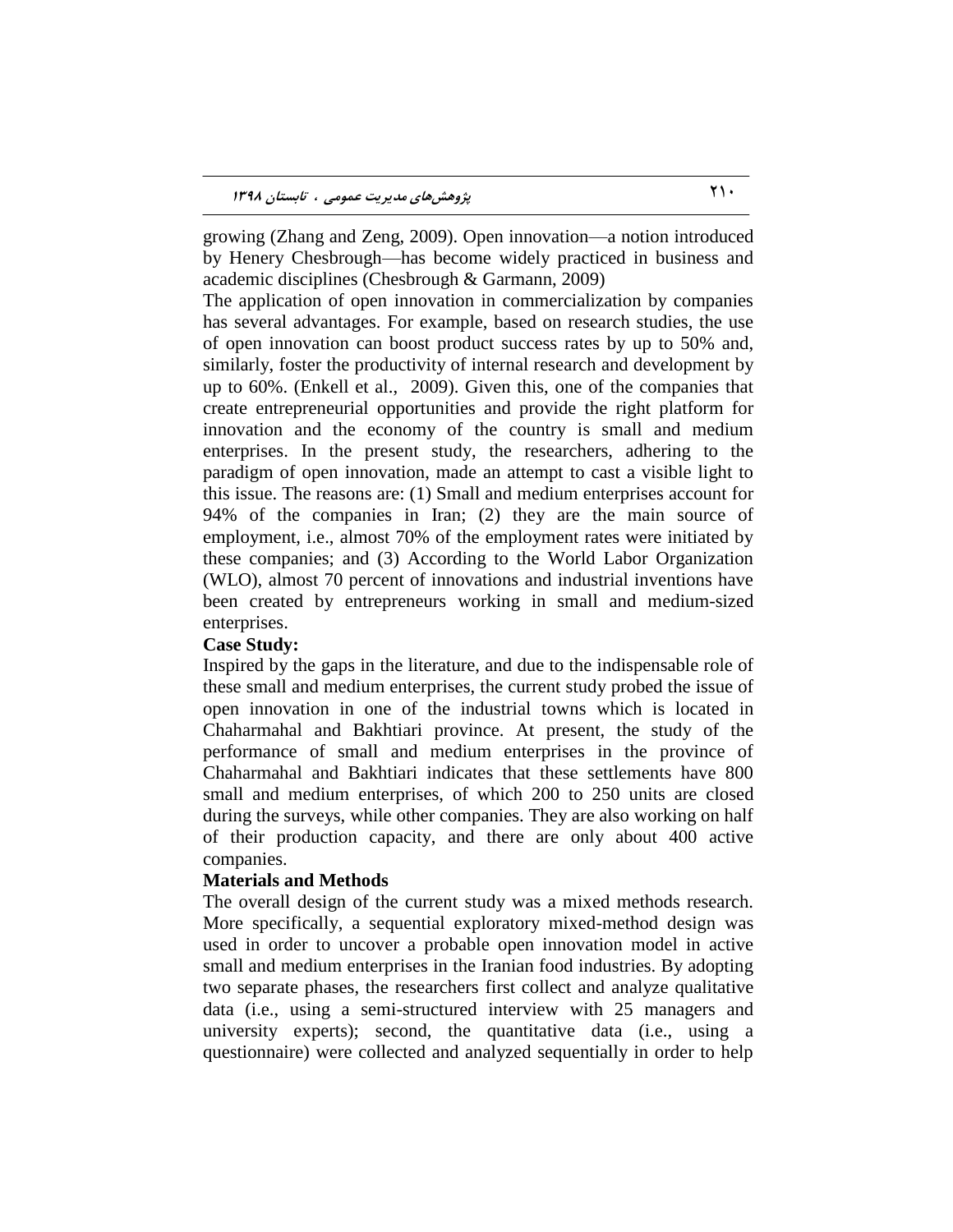explain the qualitative results. The questionnaire and the initial model were designed based on the findings from the qualitative phase.

## **Discussion and Results**

According to qualitative data, the findings uncovered a model comprising the following themes:

- (1) The conditions affecting open innovation
- (2) The conditions underlying the strategies
- (3) The intervening conditions affecting strategies
- (4) The effective strategies
- (5) The implications of open innovation

Sequentially, the results of quantitative data confirmed the proposed model and suggest acceptable fit for all extracted indicators.

## **Conclusion:**

The overarching purpose of this study was to develop and validate an open innovation model in small and medium enterprises active in the Iranian Food Industries. The food industry as one of the most important industrial sectors in the national economy of the country has led the researcher to design an open innovation model in the food industry of the country.Due to the lack of model for operationalizing open innovation in food industries, the current study made an initiative to bridge this gap by employing a sequential exploratory mixed methods research. Overall then, the qualitative and quantitative findings underscored the necessity of implementing an innovative model for the small and medium enterprises.

**Keywords:** open innovation, small and medium enterprises, food industries, grounded theory, structural equation model.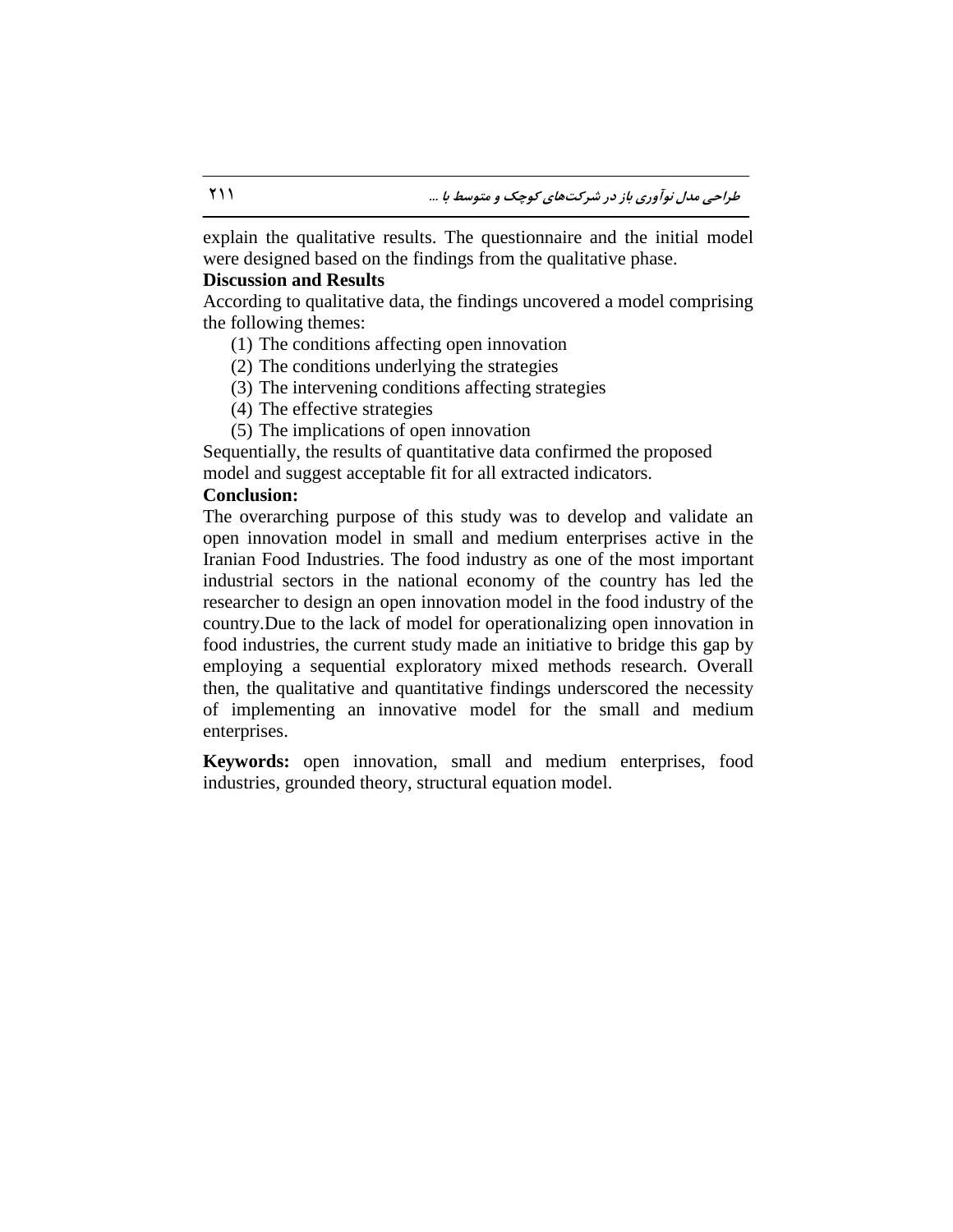# **طراحی مذل نوآوری باز در شرکتهای کوچک و متوسط با استفاده از رویکرد آمیخته**

**میثم بابایی فارسانی\*- دکتر عاطفه امیندوست\*\* - دکتر احمدرضا شکرچیزاده\*\*\*** 

#### **چکیسُ**

**ّسف اصلی ایي پژٍّص، طزاحی هسل ًَآٍری تاس زر ضزکتّای کَچک ٍ هتَسط فعال زر صٌایع هوَاز غذایی کطَر ٍ اعتثارسٌجی هسل هذکَر تَزُ است. تزای ًیول توِ ایوي ّوسف، اس رٍش تزکیثوی هتوَا ی**  اکتشافی استفاده شد که دادهها در دو مرحله جمع آوری شد. در بخش کیفی با استفاده از روش دادهبنیــاد، از طریق مصاحبه نیمه ساخت یافته با ۲۵ نفر از خبرگان که با روش نمونهگیری نظری انتخاب شدند، دادهها جمع آوری و با استفاده از طرح نظاممند استراوس و کوربین کدها و مولفههای نوآوری باز بهدست آمــد و در قالب مدل مفهومي داده بنياد تدوين گرديد.

**بر مبنای یافتههای حاصل از مرحله کیفی، پر**سشنامه و مدل اولیه طراحی شد که پس از سنجش روایی (لاوشه) و پایایی آن (آلفای کرونباخ، ۰/۹۳)، این پرسشنامه از طریق مشارکت ۳۷۱ نفر از مدیران و کارکنان شرکتهای مواد غذایی (روش نمونهگیری طبقهای متناسب) اجرا گردید و یافتههای پژوهش نشان **زاز، تیطتزیي پیصتیٌیکٌٌسگی هسل ًَآٍری تاس، هزتَط تِ استزاتژیّای تسْیلگزی تا هقسار 62/3 ٍ کوتزیي زرصس هزتَط تِ استزاتژیّای فزصتّای فٌآٍراًِ تا هقسار 30/5 هیتاضس، ّوچٌیي اعتثار هسل**  تحقیق، از طریق شاخصهای مدل معادلات ساختاری مورد سنجش قرار گرفت که نتایج آن حاکی از برازش قابل قبول برای همه شاخصهای مذکور بوده است.

**واژههای کلیذی: ًَآٍری تاس؛ ضزکتّای کَچک ٍ هتَسط؛ صٌایع هَاز غذایی؛ ًظزیِ زازُتٌیاز، هسل هعازالت ساذتاری**

 $\overline{a}$ 

<sup>\*</sup> دانشجوی دکتری مدیریت صنعتی، واحد اصفهان (خوراسگان)، دانشگاه آزاد اسلامی، اصفهان (خوراسگان)، ایران.

<sup>\*\*</sup> نویسنده مسئول- گروه صنایع، واحد نجفآباد، دانشگاه آزاد اسلامی، نجفآباد، ایران. atefeh\_amindoust@yahoo.com

<sup>\*\*\*</sup> گروه مدیریت، واحد نجفآباد، دانشگاه آزاد اسلامی، نجفآباد، ایران.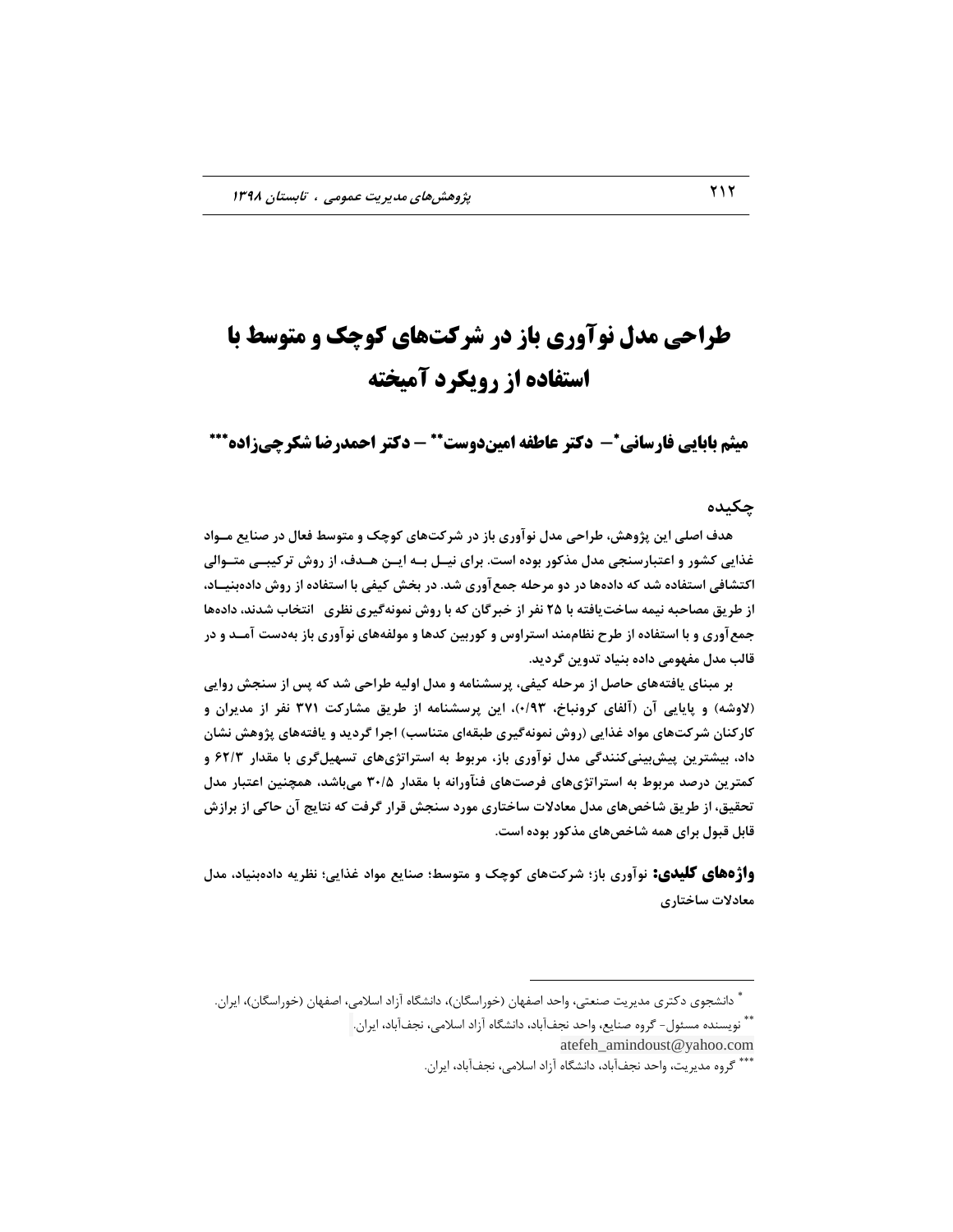**هقسهِ** 

سازمانهای امروزی در محیطی بسیار رقابتی با مسائل عدیدهای همچون تغییرات سریع و غیرقابل پیشبینی محیطی، تغییر در سلیقههای مشتریان و تقاضای محصولات با کیفیتی بالا مواجهاند که سازمانها را مجبور ساخته است تا تنها به یکی از دو انتخاب موجود تن در دهند، انتخاب اول تن به شکست دادن و فنا شدن در محیط پر تلاطم رقابتی و دومین انتخاب انجام تغییرات بنیادین به منظور ماندن در محیط رقابتی است(2015:72 *.Mirfakhredini et al., 2015)*.

یکی از موضوعاتی که انجام تغییرات را تسهیل می نماید و به عنوان یکی از مزایای رقابتی سازمانها شناختهشده است (در کنار دانش و خدمات)؛ خلاقیت و نوآوری است(Ahmadi, 2013:15). ضرورت وجود نوآوری در سازمانها تا حدی رسیده است که نبود آن را با نابودی سازمان در درازمدت یکی دانستهاند(Chesbrough, 2013:13).

سازمانی که خلاقیت و نوآوری نداشته باشد، نمی تواند بقا یابد و در طول زمان از صحنه محو می شود. از این رو سازمانها پیوسته در جستجوی راههایی هستند تا خلاقیت و زمآوری را تقویت نموده و موانع آن را در سازمان برطرف نمایند *,Mirfakhredini et al* ( )*2015:72*

نوآوری باز یارادایمی است(*2015:1521 ,Stanisławski & Lisowska*)، که می بندارد بنگاه می تواند و باید از ایدهها و مسیرهای داخلی و خارجی به بازار بهخوبی استفاده نماید(Chesbrough, 2006:1). امروزه ضرورت بهکارگیری نوآوری باز برای افزایش توان رقابتی شرکتها در بازارهای داخلی و خارجی احساس می شود *,Zhang & Zeng* 2009:27). که این مفهوم اولین بار توسط هنری چسبرو در سال ۲۰۰۳ ارائه و ترویج پیدا .)*Striukova & Rayna, 2015:472*(وطز

استفاده از نوآوری باز در تجاریسازی توسط شرکتها، مزایای متعددی دارد، به عنوان نمونه، بر اساس مطالعات انجام شده، استفاده از نوآوری باز می تواند نرخ موفقیت محصول را تا ۵۰٪ و همچنین بهرهوری تحقیق و توسعه داخلی را تا ۶۰٪ افزایش دهد*(, Enkell et al* .)*2009: 312*

یکی از شرکتهایی که در ایجاد فرصتهای کارآفرینی و فراهم نمودن بسترهای مناسب برای نوآوری و اقتصاد کشور، ایفا مینماید، شرکتهای کوچک و متوسط`میباشند. طبق تعریف سازمان صنایع و معادن ایران، شركتهای كوچک و متوسط، «كارگاههای

 $\overline{a}$ 

1-Small & Medium Enterprises (SMEs)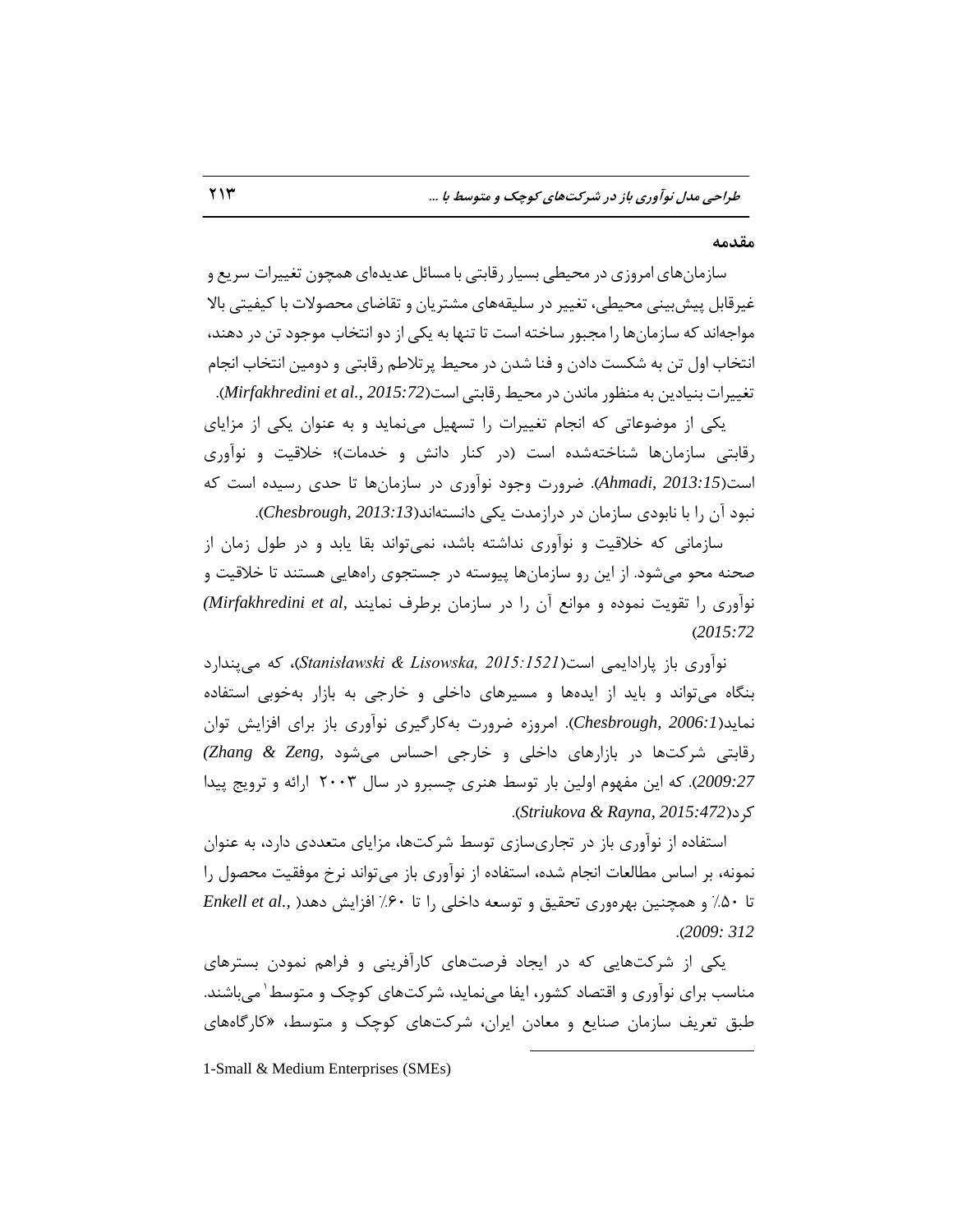تولیدی صنعتی هستند که تعداد کارکنان آن بر اساس مفاد مندرج در جواز تأسیس بر اساس لیست پرداختی بیمه، حداکثر ۵۰ نفر باشد»(Hajji & Pasbani, 2009:32).

یکی از شهرک&ای صنعتی فعال در کشور جمهوری اسلامی ایران، شهرکهای صنعتی مستقر در استان چهارمحال و بختیاری می باشد. در حال حاضر، مطالعه عملکرد شرکتهای کوچک و متوسط استان چهارمحال و بختیاری حاکی از آن است که این شهر کها دارای ۸۰۰ شرکت کوچک و متوسط است، که طی بررسیها ۲۰۰ تا ۲۵۰ واحد آن تعطیل هستند و سایر شرکتها نیز با نیمی از ظرفیت تولیدیاشان مشغول به کار می باشند و تنها حدود ۴۰۰ شرکت فعال در این شهرک وجود دارد که سهم صنایع مواد غذایی از این شرکتها، حدود ۲۰۰ شرکت میباشد که اشتغال ۴۶۰۰ نفر را تأمین کرده است و در صورت عدم توجه به این شرکتها، بسیاری از آنان اعلام ورشکستگی خواهند نمود. بحران در این شرکتها بسیار جدی است و بسیاری از واحدها طی ماههای گذشته به دلیل عدم بازدهی اقتصادی، هیچ مواد اولیهای وارد نکردهاند و با حداقل ظرفیت تولیدی کار می کنند و تنها برای جلوگیری از بیکاری، به کار ادامه می۵هند و اگر وضعیت به همین شکل ادامه یابد، متأسفانه چیزی جز ورشکستگی بنگاهها، تعطیلی و بیکاری قشر عظیمی از نیروهای کار عاید نخواهد شد.

اقدام در قالب پارادایم نوآوری بسته، کاملاً داخلی و متکی به نیروها و امکانات درونی بوده؛ ولی برای موفقیت در عرصههای اقتصادی-اجتماعی، مدل جدیدی از تحقیق و توسعه مورد نیاز است كه مستلزم مشاركت و همكاری با نوآوران بسیاری است كه دانش جامعه در ٔ میان آنها گسترده و توزیع شده است که متأسفانه در عرصه نوآوری باز در حوزه شرکت-های کوچک و متوسط، هیچ مدلی وجود ندارد؛ بنابراین سؤال اصلی این پژوهش این است که چگونه می توان از رهگذر شناخت مؤلفهها، مدلی برای نوآوری باز در شرکتهای کوچک و متوسط فعال در صنایع مواد غذایی کشور طراحی نمود؟ و در گام بعد، چگونه میتوان اعتبار مدل حاصل شده از بخش کیفی را با استفاده از مدل سازی معادلات ساختاری، مورد سنجش قرار داد؟

> هبانی نظری پژوهش **هسل ًَآٍری تاس زر ضزکتّای کَچک ٍ هتَسط**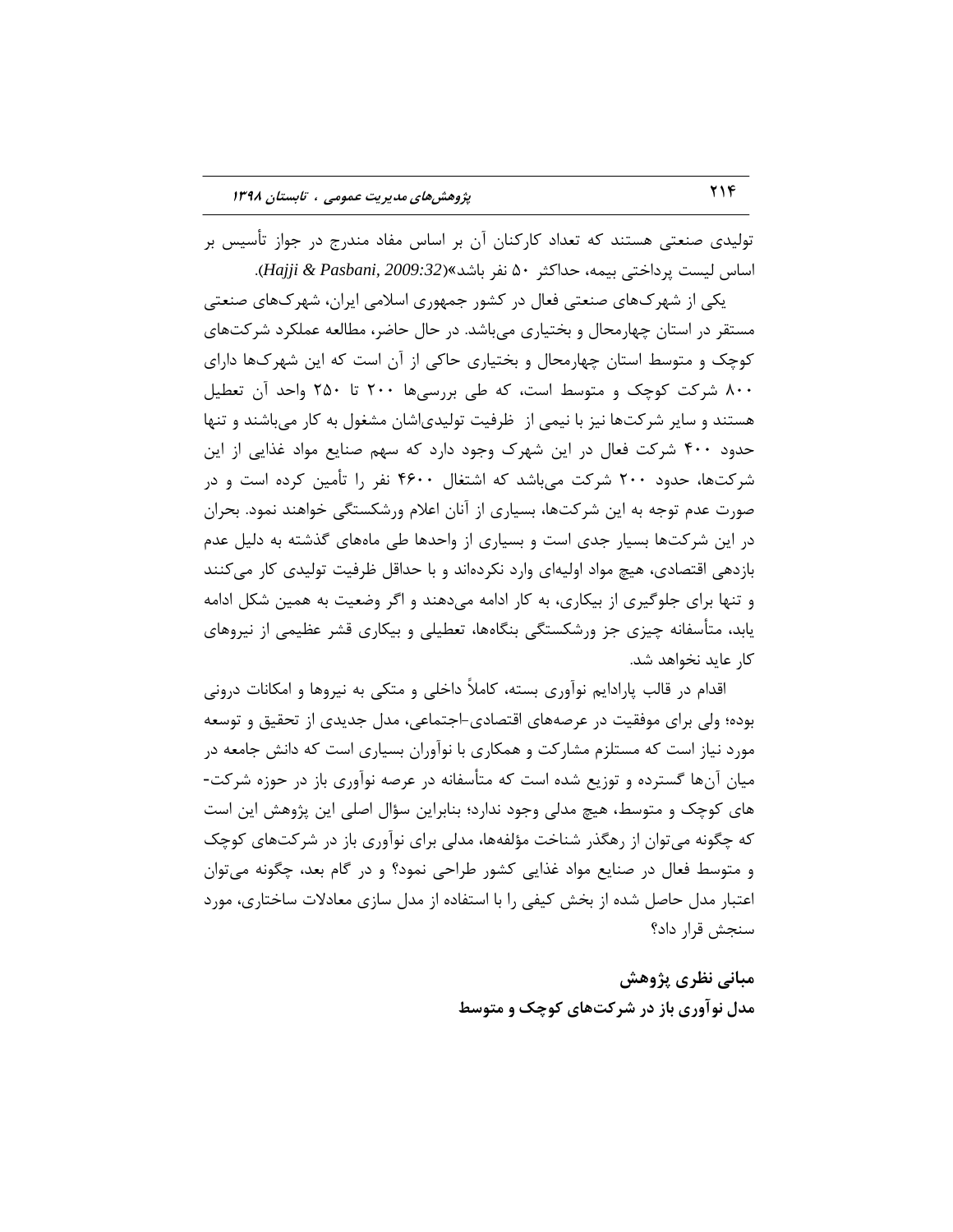باتوجه به ادبیات غالب در مورد نوآوری باز امکان اجرای نوآوری باز در شرکتهای کوچک و متوسط در لابهلای منابع خارجی که اغلب برای فرآیند نوآوری در هر سازمانی ضروری است. نهفته است. در حالی که سازمانهای بزرگ تمرکز اصلی خود را بر روی تحقیق و توسعه معطوف میکنند، شرکتهای کوچک و متوسط اغلب به مسأله تجاریسازی ٔیپطزاظز)*2004:155 ,Narula*).



**ضکل :1 هسل ًَآٍری تاس تزای ضزکتّای کَچک ٍ هتَسط**)*2010:291 ,al et Lee*).

اگر این واقعیت را در نظر بگیریم كه بازار برای تشخیص نوآوری موفق مهم است و موفقیت در نوآوری نشانه تجاریسازی موفق میباشند، در نتیجه میتوان گفت: «كه نوآوری در شرکتهای کوچک و متوسط می تواند از مرحله تجاریسازی بهخوبی استفاده کند؛ بنابراین، مدل نوآوری باز در شرکتهای کوچک و متوسط باید تأکید بیشتری بر بخش دوم از مدل نوآوری باز معمولی، نماید»(شکل ۱).

## **پیطیٌِ تجزتی پژٍّص**

**جسٍل :1 تحقیقات پیطیي زر حَسُ ًَآٍری تاس زر ضزکتّای کَچک ٍ هتَسط**

| يافتههاى كليدى                                          | روش     | هدف                                    | نويسنده و سال      |
|---------------------------------------------------------|---------|----------------------------------------|--------------------|
| اهمیت پشتیبانی دولت و پویایی بازار بر نوآوری در این     | رویکر د | بررسی تعدادی از عوامل محیطی (حمایت     | Pervan et al, 2015 |
| شرکتها، اگر چه منابع مالی و همکاری های علمی و           | کمی     | دولت، منابع مالي، همكارىهاى علمى،      |                    |
| صنعتی را پشتیبانی نمیکند. نهایتاً اینکه نوآوری به توسعه |         | صنعتی و پویایی بازار) در حمایت از      |                    |
| اقتصادی محلی ارتباط دارد و با سیاستها و برنامههای       |         | نوآوری باز در بنگاههای کوچک و متوسط    |                    |
| خاص پشتیبانی میشود.                                     |         | در حال ظهور در بازار امارات متحده عربی |                    |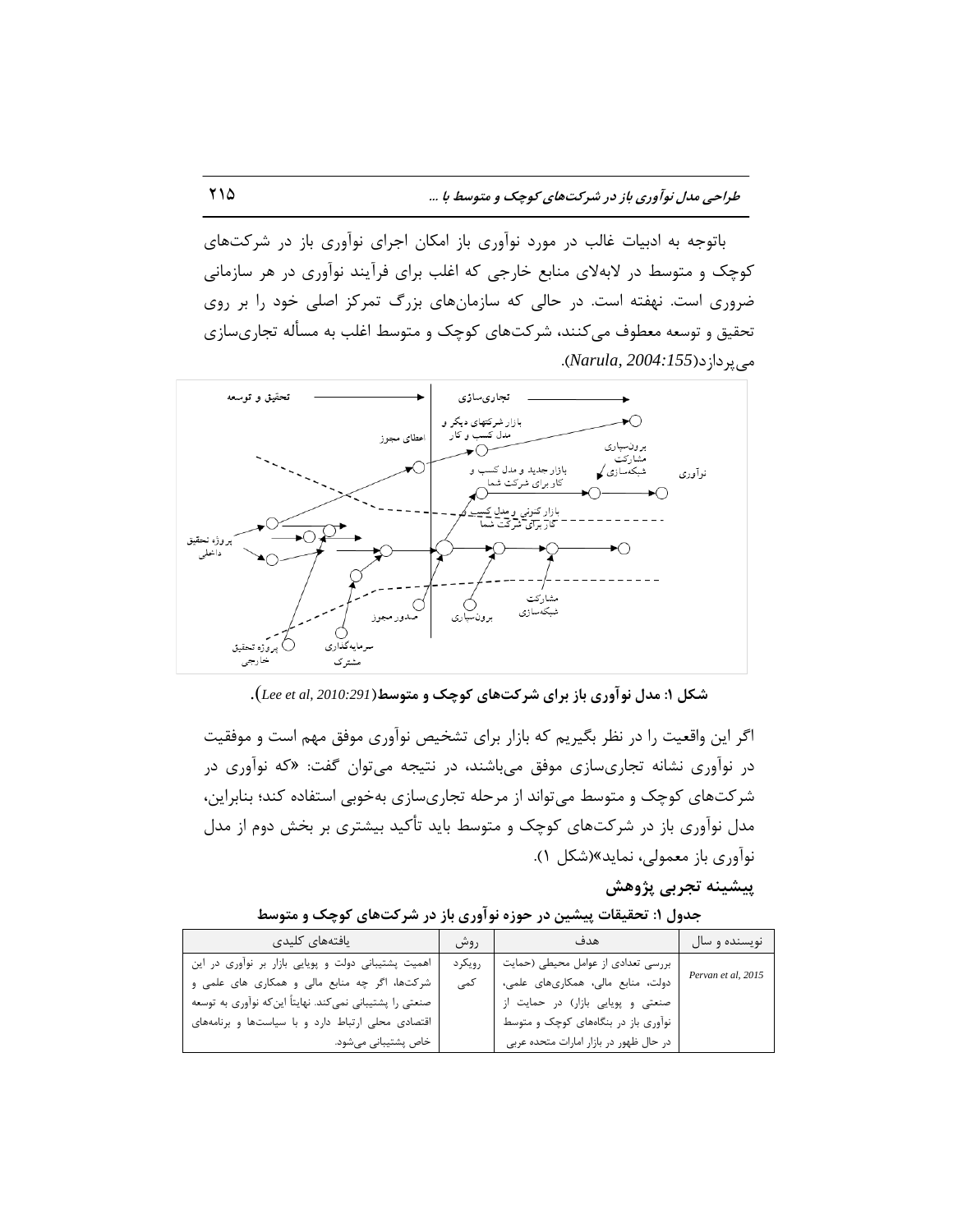216 **پژٍّصّای هسیزیت عوَهی ، تاتستاى 1398**

| تحقیق برای اولین بار نشان داد بین انبوهی از شیوههای      | , ویکړ د | پیامدهای غیرمنتظره بازکردن نواوری؛     | Portilla, 2016             |
|----------------------------------------------------------|----------|----------------------------------------|----------------------------|
| نواوری با ابعاد مربوط به عملکرد محیطی و صنعتی رابطه      | کمی      | دیدگاه چندگانه در خصوص نقش شیوه-       |                            |
| وجود دارد همچنین نتایج حاصل از این تحقیق اعتبار          |          | های نوآوری باز در صنایع بالغ           |                            |
| نوآوری باز را در زمینه تحقیقات جدید را تأیید کرد و تأثیر |          |                                        |                            |
| ترکیبی از شیوههای نوآوری خاص در ابعاد عملکرد صنعتی،      |          |                                        |                            |
| محیطی و اجتماعی را نیز ارائه نمود.                       |          |                                        |                            |
| اتخاذ نوآوری باز توسط شرکتهای کوچک و متوسط               | فراتحليل | فراتحلیل ادبیات موجود در نواوری باز در |                            |
| عملکرد نوآوری کلی خود را بهبود میبخشد. آنها دریافتند     |          | شر کتهای کوچک و متوسط                  | Hossain<br>&Kauranen, 2016 |
| که تعداد زیادی از مطالعات با رویکرد کمی انجام شده است.   |          |                                        |                            |
| با کمال تعجب، بر خلاف بسیاری از رشتههای دیگر، محققان     |          |                                        |                            |
| شمال امریکا سهم محدودی داشتهاند ولی دانشمندان            |          |                                        |                            |
| اروپایی، همراه با برخی از محققان از کره و چین، در حال    |          |                                        |                            |
| توسعه در این زمینه فعال بودهاند.                         |          |                                        |                            |
| شیوههای نوآوری باز در شرکتهای کوچک و متوسط اغلب          | كمى      | توسعه دانش در روابط بین نواوری باز و   |                            |
| نسبت به شرکتهای بزرگ، متفاوت است، شرکتهای                |          | عملکرد نوآورانه شرکت                   | Bayona-Saez et al,         |
| کوچک و متوسطی که بهطور همزمان از روشهای نوآری باز،       |          |                                        | 2017                       |
| نسبت به معرفی محصولات جدید در بازار مؤثرتر هستند،        |          |                                        |                            |
| نسبت به شر کتهای بزرگ.                                   |          |                                        |                            |
| نتایج نشان داد که مؤلفههای سازمانی مانند شیوههای مبتنی   | رویکر د  | بررسی ادبیات تجربی مربوط به ارزیابی    |                            |
| بر تعهد منابع انسانی تأثیر مثبتی بر جو نوآوری دارد و جو  | کمی      | اثرات سوابق سازمانی و جو نوآوری در     | Popa et al, 2017           |
| نوآوری کمک می کند به روشهای نوآوری (فرآیند درون به       |          | نوآوری باز و همچنین تأثیر پیامدهای آن  |                            |
| برون و برون به درون).                                    |          | بر عملکرد شرکتهای کوچک و متوسط         |                            |

مطالعاتی که در خصوص نوآوری باز صورت گرفته، ابعادی را توصیف کرده است که در توسعه و بارور کردن چارچوب نظری این پژوهش بسیار حائز اهمیت بوده است. آن چیزی که بر خلأهای این تحقیق می|فزاید باعث می¢شود که تحقیق حاضر در شرکتهای کوچک و متوسط فعال در صنعت مواد غذایی کشور مورد بررسی قرار گیرد که ضرورت تبیین آن به شرح زیر قابل توصیف است: - گروه اول به بررسی عوامل داخلی تأثیرگذار بر نوآوری باز پرداختهاند، که از آن جمله می-توان به تحقیق هاستبکا<sup>\</sup> (۲۰۰۵)، چسبرو (۲۰۰۶)، وست و سالتر<sup>۲</sup> (۲۰۱۴)، چن و همکاران <sup>۳</sup> (۲۰۱۰)، وانگ و همکاران <sup>۴</sup> (۲۰۱۱) اشاره کرد. - گروه دوم به بررسی عوامل خارجی تأثیرگذار بر نوآوری باز پرداختهاند که از آن جمله می-توان به تحقیق کریستنسن و همکاران  $\left(\mathsf{Y}\cdot\mathsf{a}\right)^{\mathsf{a}}$ ، وانگ و همکاران (۲۰۰۹) اشاره کرد.

 $\overline{a}$ 

1-Hastbacka 2-West, Salter 3-Chen et al 4-Wang et al 5-Christensen et al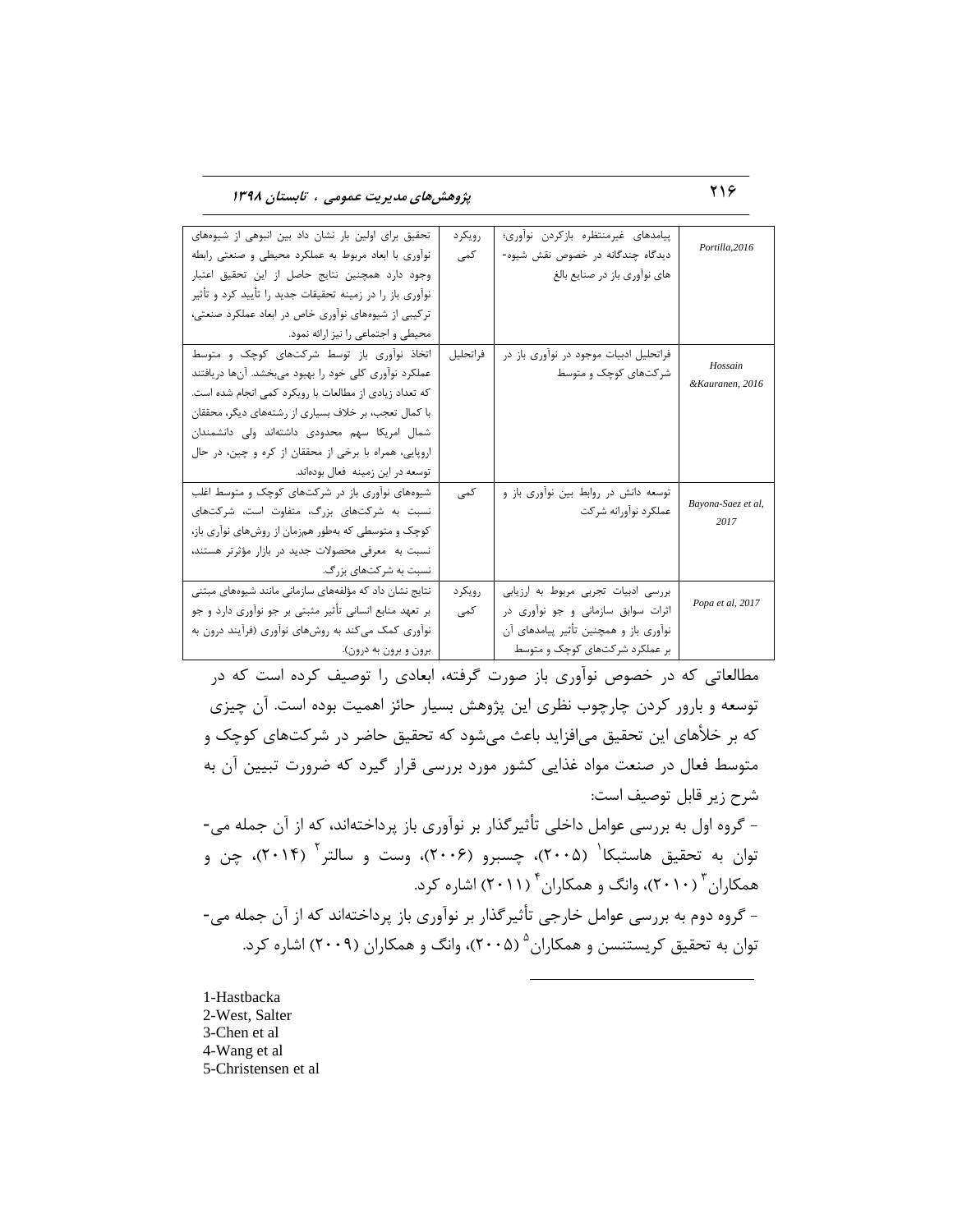- گروه سوم به بررسی عوامل متقابل تأثیرگذار بر نوآوری باز پرداختهاند که از آن جمله میتوان به تحقیق مارتینز و همکاران<sup>٬</sup> (۲۰۱۴) و همچنین آرسس و همکاران<sup>٬</sup> (۲۰۱۵) اشاره کرد.

با بررسی این ادبیات می توان گفت که کلیه موارد تحقیقات تاکنون نتوانستهاند الگوی یکپارچه از نوآوری باز در در شرکتهای کوچک و متوسط فعال در صنعت مواد غذایی کشور را برداشت کنند که در آن عوامل داخلی، خارجی و دوسویه، هم طبقهبندی و چارچوببندی شود و هم آن که روابط علت و معلولی این متغیرها استخراج گردد. این تحقیق تلاش می کند تا علاوه بر آن که مؤلفهها و متغیرهای مرتبط با آن خلاصه و جمعبندی مینماید، آنها را دریک چارچوب علّی به صورت روابط علت و معلولی ارائه کند، از این جهت ادبیات مذکور ناكافی بوده و نیاز به تحقیقات بیشتری در این حوزه میباشد. در نهایت، با توجه به این كه نگارنده معتقد است عوامل متعدد زیادی در رخ دادن نوآوری باز توسط کارکنان و مدیران شرکتهای کوچک و متوسط فعال در صنعت مواد غذایی کشور وجود داشته است که پژوهشگران قبلی به آنها اشاره نکردهاند، نگارنده در این پژوهش تلاش کرده عوامل دیگر را از طریق مطالعات کیفی شناسایی کرده و سپس با روشهای کمی میزان تأثیر این مؤلفهها را بسنجد و درنهایت مدلی که در این پژوهش ساخته شد که در قسمت نتایج اشاره خواهد قس.

از طرفی، طی جستوجوهای انجامشده، با کلید واژههای «نوآوری باز» در سایت پروکوئست<sup>۳</sup> (سایت جامع پایاننامه ها و رسالهها در کشور امریکا و اتحادیه اروپا)، به عمل آمده است، تا پایان سال ۲۰۱۶ تنها سه پایانِ نامه در این خصوص وجود دارد که هر سه مورد با رویکرد كمّی انجام شده است و این نشانِ دهنده آن است كه نه تنها نوآوری باز در كشور ایران موضوعی جدید بوده؛ بلکه در کل دنیا و خصوصاً صنایع مورد مطالعه موضوعی بدیع و جدید محسوب مے شود.

از لحاظ روش نیز، طی جستوجوهای انجام شده، با کلید واژههای «نوآوری باز» و «شرکت-های کوچک و متوسط» در پایگاههای معتبر دنیا، ۲۹ مقاله طی سالهای ۲۰۰۳ تا ۲۰۱۵ (به زبان انگلیسی) نگارش شده است، که ۵۷٪ از مقالهها با رویکرد کمی، ۲۰٪ با رویکرد

 $\overline{a}$ 

1-Martinez 2-Arcese et al 3-Proqest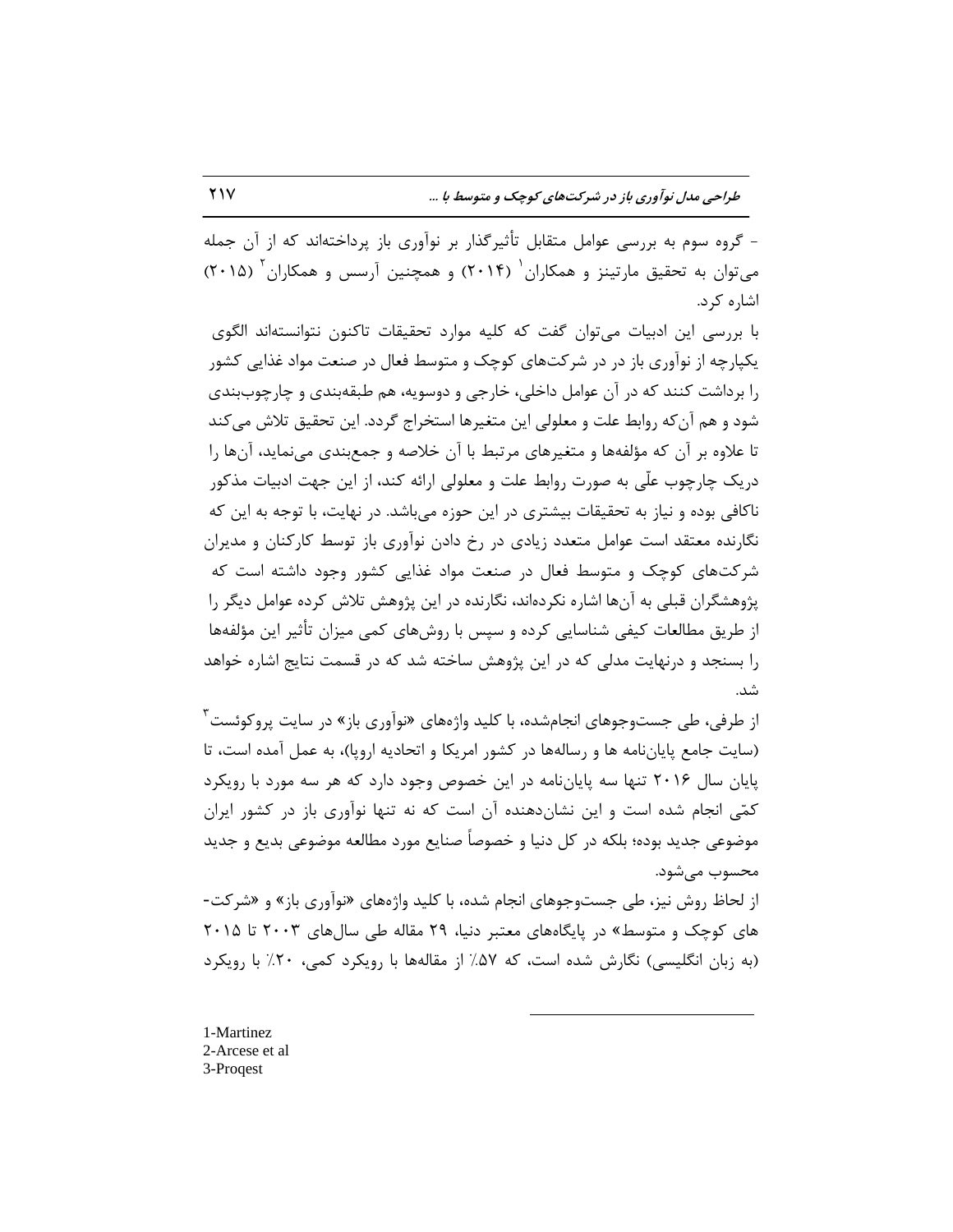کیفی و و نهایتاً ۲۳٪ باقیمانده با رویکرد تئوری و کتابخانهای انجام شده بود( & Hossain Kauranen, 2016). كه هیچ تحقیقی با روش آمیخته (كمی و كیفی) انجام نشده است؛ بنابراین از لحاظ روش نیز دارای نوآوری لازم می باشد. ضمن این که موضوع نوآوری باز با استفاده از روش گرند تئوری برای اولین بار در دنیا انجام شده است. بر همین اساس، با توجه به پژوهشهای صورت گرفته، تا کنون مدلی در زمینه نوآوری باز در صنایع مواد غذایی در كل دنیا طراحی نشده است، لذا نبود مدل در این حوزه، محقق را بر آن داشت تا به طراحی مدل نوآوری باز در صنایع مواد غذایی بیردازد.

#### **اّساف تحقیق**

-طراحی مدل نوآوری باز در شرکتهای کوچک و متوسط فعال در صنایع مواد غذایی کشور با توجه به عوامل بهدست آمده در بخش کیفی(تئوری داده بنیاد)؛ - اعتباریابی مدل نوآوری باز ارائه شده در مرحله کیفی با استفاده از مدلسازی معادلات ساختاری(بخش کمی).

## **رٍش پژٍّص**

در این پژوهش از روش آمیخته`، به عنوان راهبرد پژوهش استفاده شده است. هدف پژوهش آمیخته این است که شواهد بیشتری برای درک پدیدهها به دست آورد( ,Bazargan .)*2009: 66*

## **پژٍّص کیفی**

روششناسی<sup>۲</sup> این پژوهش در بخش کیفی، نظریه داده بنیاد میباشد. روش گراندد تئوری<sup>۳</sup> یا «نظریه داده بنیاد» یک شیوه پژوهش کیفی است که پژوهش را هرگز از یک نظریه شروع نمی کنند و بعد آن را به اثبات برسانند؛ بلکه پژوهش از یک دوره مطالعاتی شروع و فرصت داده میشود تا آنچه که متناسب و مربوط به آن است خود را نشان دهد(97 *:Bazargan, 2009). جامعه* آماری این پژوهش در بخش کیفی شامل مدیران کارخانههای صنایع غذایی و استادان برخی از دانشگاهها هستند که از طریق روش نمونه-گیری نظری (از روشهای نمونهگیری هدفمند<sup>۴</sup>) انتخاب شدند.

 $\overline{a}$ 

1- Mixed research 2- Methodology 3-Grounded Theory 4-Purposive Sampling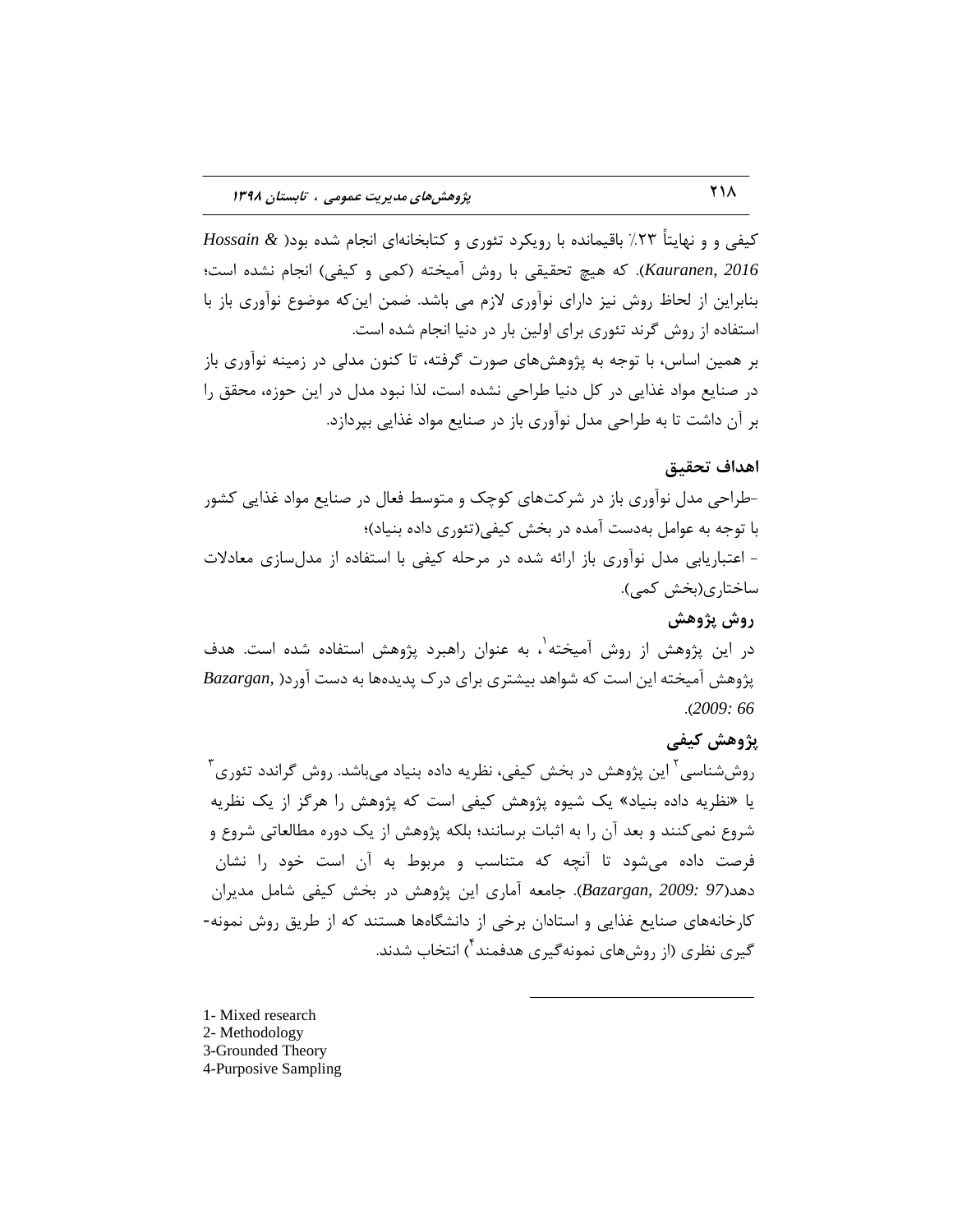روش جمعآوری اطلاعات، روش مصاحبه نیمه ساختاریافته است. در این مطالعه با ۲۵ نفر مصاحبه انجام شد که از مصاحبه بیست و دوم به بعد، تکرار در اطلاعات دریافتی مشاهده شده است؛ اما برای اطمینان تا مصاحبه بیست و پنجم ادامه یافت.

## **رٍش تجشیِ ٍ تحلیل اطالعات زر ترص کیفی**

دادهها از طریق فرایند کدگذاری و مبتنی بر طرح نظاممند نظریه داده بنیاد استراس و کوربین، مورد تحلیل قرار گرفت. نظریه داده بنیاد رویهای را برای تدوین طبقات اطلاعاتی (کدگذاری باز)، مرتبط ساختن این طبقات (کدگذاری محوری) و ارائه «داستانی» که این طبقات را به هم پیوند میدهد (كدگذاری گزینشی) و در انتها، ارائه مجموعهای از گزارههای ٘ظطی اضائٝ ٔیزٞس)*195 2010: ,Creswell*).

## **یافتِّای ترص کیفی**

## **کسگذاری تاس**

کدگذاری باز فرایندی تحلیلی است که با آن مفهومها شناسایی و ویژگیها و ابعاد آنها در دادهها کشف می شود(*162 :Amirkhani, 2010*). در پژوهش حاضر مصاحبههای ضبط شده پس از پیادهسازی، سطر به سطر بررسی، مفهومپردازی، مقولهبندی و سپس، بر اساس مشابهت، ارتباط مفهومی و خصوصیات مشترک بین کدهای باز، مفاهیم و مقولات (طبقهای از مفاهیم) مشخص شدند.

#### **کسگذاری هحَری**

کدگذاری محوری عبارت است از رویههایی که از طریق آنها، دادهها در فرآیندی مستمر با هم، مقایسه میشوند تا پیوند بعد از کدگذاری باز بین مقولهها مشخص شود(58 *:Danaeefar, 2005*). در این مرحله، نظریهپرداز داده بنیاد، یک مقوله مرحله کدگذاری باز را انتخاب کرده و آن را در مرکز فرآیندی که در حال بررسی آن است (به عنوان «پدیده مرکزی») قرار میدهد و سپس، دیگرمقولهها را به آن ربط میدهد، این مقولههای دیگر عبارتاند: ۱) شرایط علّی؛ ۲) شرایط مداخلهگر؛ ۳) شرایط زمینهای؛ ۴) استراتژیها و ۵) پیامدها(83 :Danaeefar & Emami, 2007).

## **کسگذاری اًتراتی**

مرحله آخر در کدگذاری اطلاعات، کدگذاری انتخابی است. پژوهشگر پدیده محوری را اختیار کرده و به طور نظاممند آن را به دیگر طبقات مرتبط می سازد( *Creswell, 2015:* )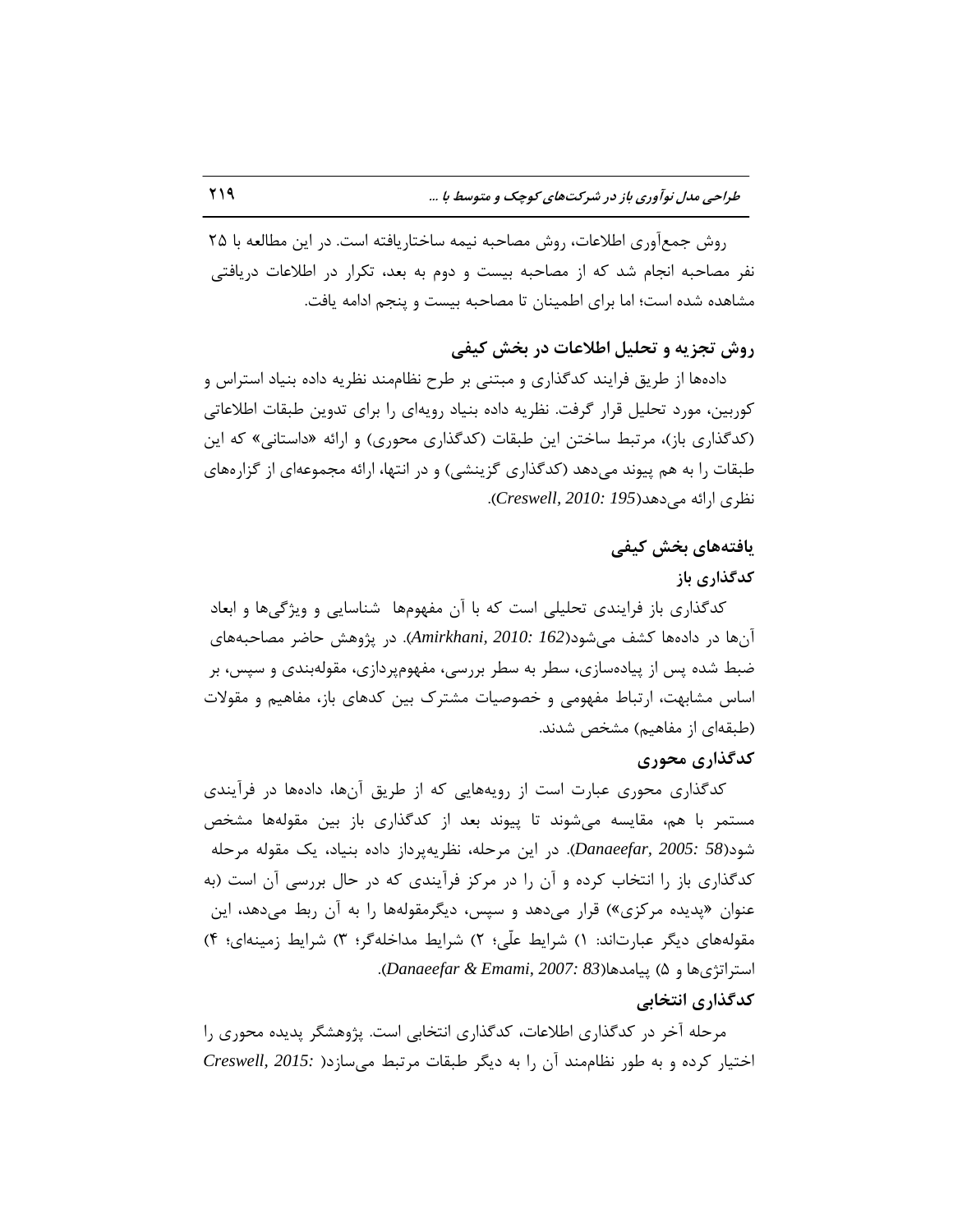289). فرآیند مدیریت دادهها و تکامل مدل در مراحل کدگذاری در شکل (٢) ارائه شده است:

ه**ر حله کدگذاری باز**: شناسایی ۳۴۲ مفهوم اولیه

## ſì

ه**رحله کدگذاری محوری:** شناسایی ۱۰ مقوله اصلی و ۳۲ مقوله فرعی

1- شرایط علّی: عوامل درونی (پژوهش نوین، قابلیتهای کلیدی، مدیریت داراییهای فکری ابعاد سازمانی، ویژگیهای شرکتهای کوچک و متوسط و ویژگیهای صنعت مواد غذایی) و بیرونی (مدل کسب و کار و تحولات محیطی).

۲- شرایط زمینهای: شرایط سازمانی (ویژگیهای شخصیتی مدیر، زیرساختهای فرهنگی) و شرایط محیطی (پویایی بازار و زیرساختهای قانونی).

۳- شرایط مداخله گر: چالش های صنعت غذا (چالش منابع، قابلیتهای پویا و عدم اطمینان).

۴- استراتژیها: استراتژیهای تسهیلگری (استراتژی جستوجو، استراتژی مرزگستری، استراتژی برونسپاری، استراتژی شبکهسازی، استراتژی پایش شرکا) و استراتژیهای فرصتهای فناورانه (استراتژی واردشونده، استراتژی خارجشونده و استراتژی متقابل).

۰۵ پیامدها: پیامدهای درونی (بهبود آمادگی سازمانی، بهبود ظرفیت جذب و بهبود زیرساختهای فرهنگی)؛ بیرونی (پیامدهای دیدهبانی، هوشمندی محیطی، بهبود مدل کسب و کار، بهبود توانمندیهای همکاری و بهبود رویکرد برونسپاری) و دوسویه (همآفرینی).

⇩

هرحله کدگذاری انتخابی: شناسایی ابعاد پارادایمی مدل نوآوری باز در صنعت غذا شرایط علّی (۱۰ مقوله)؛ شرایط زمینهای (۶ مقوله)؛ شرایط مداخلهگر (۴ مقوله)؛ استراتژیها (۱۰ مقوله) و پیامدها (۱۲ مقوله).

**ضکل :2 فزآیٌس هسیزیت زازُ ّا ٍ تکاهل هسل زر هزاحل کسگذاری**

بر اساس تحلیل دادههای کیفی، مرحله کدگذاری محوری تکمیل شد که طبق آن، خط ارتباطی میان مقولههای پژوهش شامل شرایط علی، مقوله محوری، شرایط زمینهای و مداخلهگر، راهبردها و پیامدها مشخص گردید. شكل ۳، مدل فرآیند كیفی پژوهش را نشان میدهد.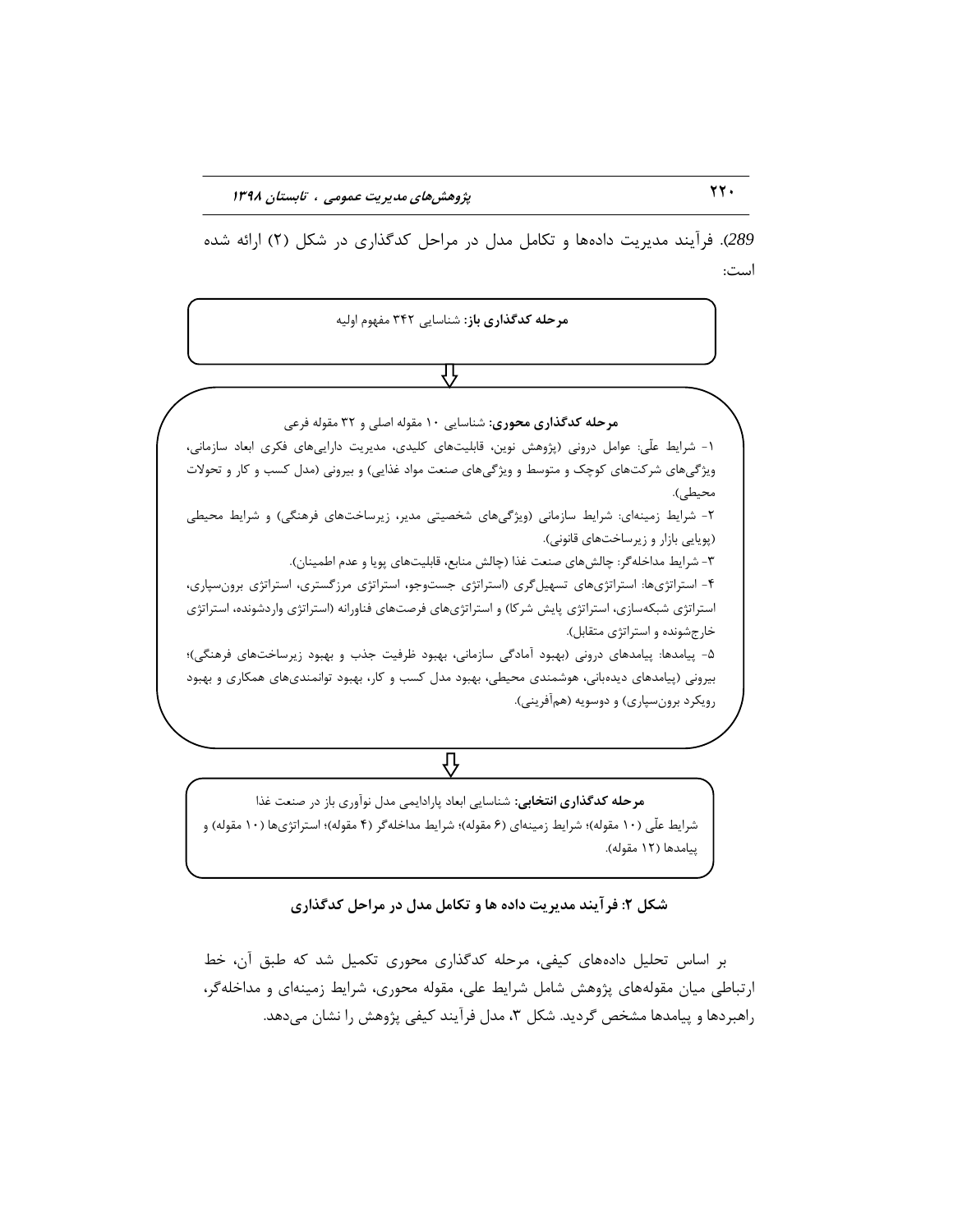طراحی مدل نوآوری باز در شرکتهای کوچک و متوسط با ...



شکل ۳: مدل نوآوری باز در شرکتهای کوچک و متوسط فعال در صنعت مواد غذایی کشور **ترص کیفی <sup>1</sup> اعتثارسٌجی** 

از نظر کرسول پژوهشگران کیفی به منظور افزایش اعتبار پژوهش۵مای خود باید در هر پژوهش حداقل از دو راهبرد استفاده کنند(Creswell, 2007: 133). جهت اطمینان از روایی پژوهش اقدامات ذیل انجام شد:

۱- تطبیق توسط اعضا<sup>۲</sup>: پژوهشگر از دیدگاه مشارکتکنندگان برای برقرار ساختن اطمینانپذیری یافتهها و تفاسیر استفاده می كند(Creswell, 2015: 255). در این تحقیق، سه نفر از مشارکتکنندگان (عرصه عمل)، گزارش نهایی مرحله نخست فرآیند تحلیل مقولههای به دست آمده را بازبینی کردند و پیشنهادهای آنها در پارادایم کدگذاری اعمال گردید.

 $\overline{a}$ 

1-Validation 2- Member Checking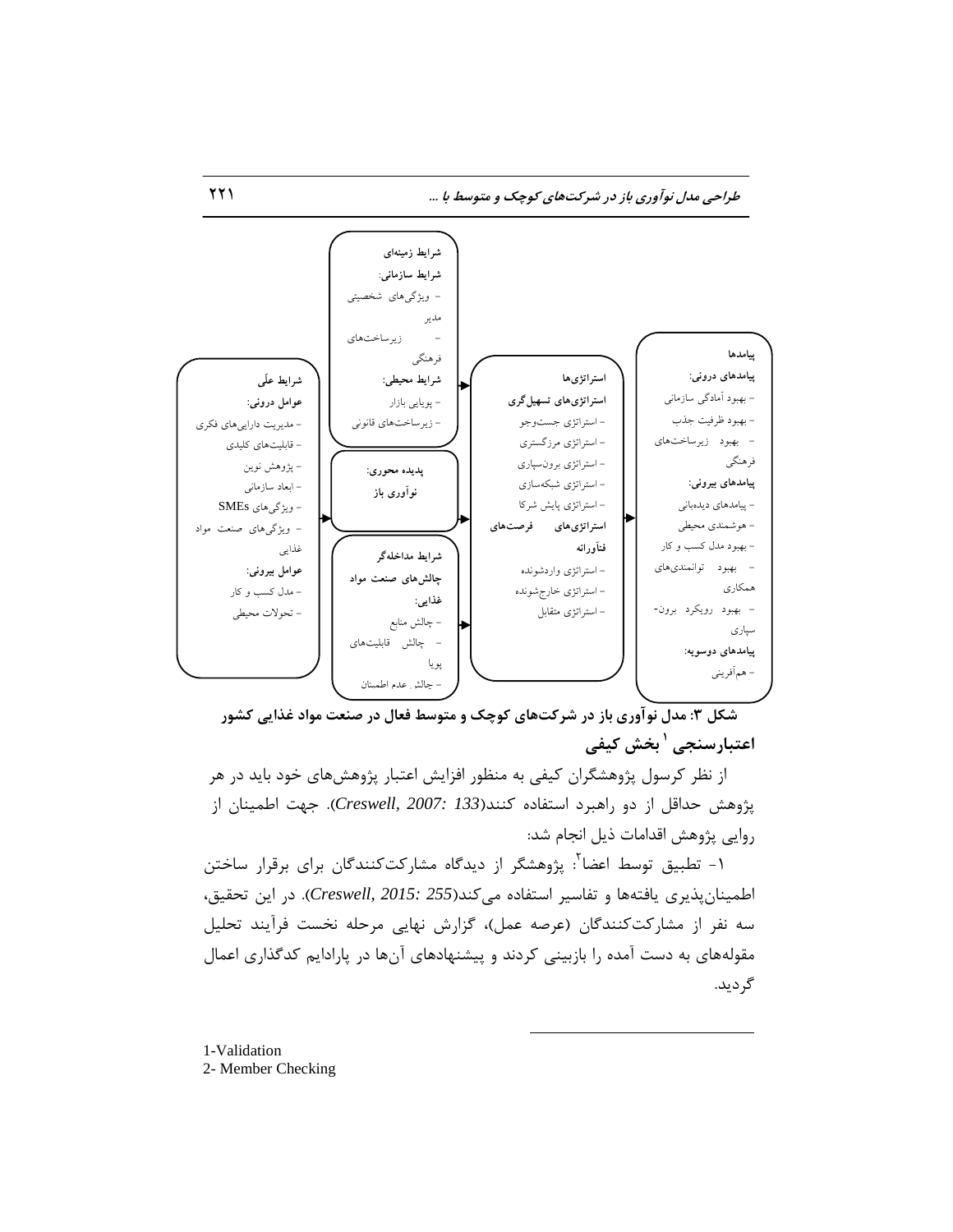۲- بررسی همکار <sup>۱</sup>: نوعی کنترل بیرونی بر فرآیند پژوهش است. کرسول (2015) این نقش را همانند نقش «منتقد مدافع<sup>۲</sup>» میداند؛ فردی که با پژهشگر صادق است، سؤالهای چالش برانگیزی در مورد روشها، معانی و تفاسیر میپرسد. سه نفر از اساتید دانشگاهی (عرصه علم)، نیز پارادایم کدگذاری را بررسی نمودند و نظرات ایشان نیز در تدوین مدل مورد استفاده قرار گرفت.

۳- کثرتگرایی ّٔ: در این روش، پژوهشگران از مآخذ، روشها، پژوهشگران و نظریههای چندگانه و متفاوت برای فراهم کردن شواهد تقویت کننده استفاده می کنند( ,Creswell 135 *:2007). كثرت گر*ایی در این پژوهش شامل تكثر مكانی و كثرت مشاركتكنندگان در پژوهش است. تکثر مکانی به این معنی که مصاحبه با مدیران شرکتهای مختلف انجام شد. تكثر مشاركتكنندگان نیز به این معنی است كه مصاحبه با افراد سطوح مختلف سازمانی صورت پذیرفت که در واقع همان مدیران ارشد، میانی و کارکنان بوده است.

## **پژٍّص کوّی**

## **رٍش تحقیق**

برای سنجش متغیرهای مدل داده بنیاد، از پرسش نامه محقق ساخته استفاده شده است که این پرسشنامه بر مبنای دادههای استخراج شده از مرحله کیفی (کدگذاری باز) میباشد که دارای ۱۰ مقوله اصلی، ۳۲ زیر مقوله میباشد.

در تحقیق حاضر، جهت سنجش اعتبار پرسشنامه از روایی ظاهری و محتوا، روایی واگرا، روایی عاملی و تشخیصی استفاده شده است كه گویههای پرسشنامه را مورد تایید قرار میدهند؛ به عنوان مثال، در مورد روایی محتوا به صورت زیر عمل شده است:

برای تعیین روایی محتوایی پرسشنامه تحقیق، ابتدا پرسشنامه اولیه را که از بخش کیفی به دست آمده بود و شامل ۱۰ مقوله اصلی، ۳۲ مقوله فرعی و ۳۴۲ گویه میباشد، بین ۱۸ نفر صاحبنظر و خبره مرتبط با موضوع تحقیق، كه متشكل از اساتید دانشگاهی (عرصه علم) و مدیران کارخانههای صنعت مواد غذایی (عرصه عمل)، میباشند، توزیع شد و از آنها خواسته شده که به این سؤال پاسخ دهند، آیا هر کدام از گویهها، مقوله اصلی مربوطه و نهایتاً موضوع رساله را مورد سنجش قرار میدهند یا خیر؟

 $\overline{a}$ 

1-Peer debriefing 2-Devils advocate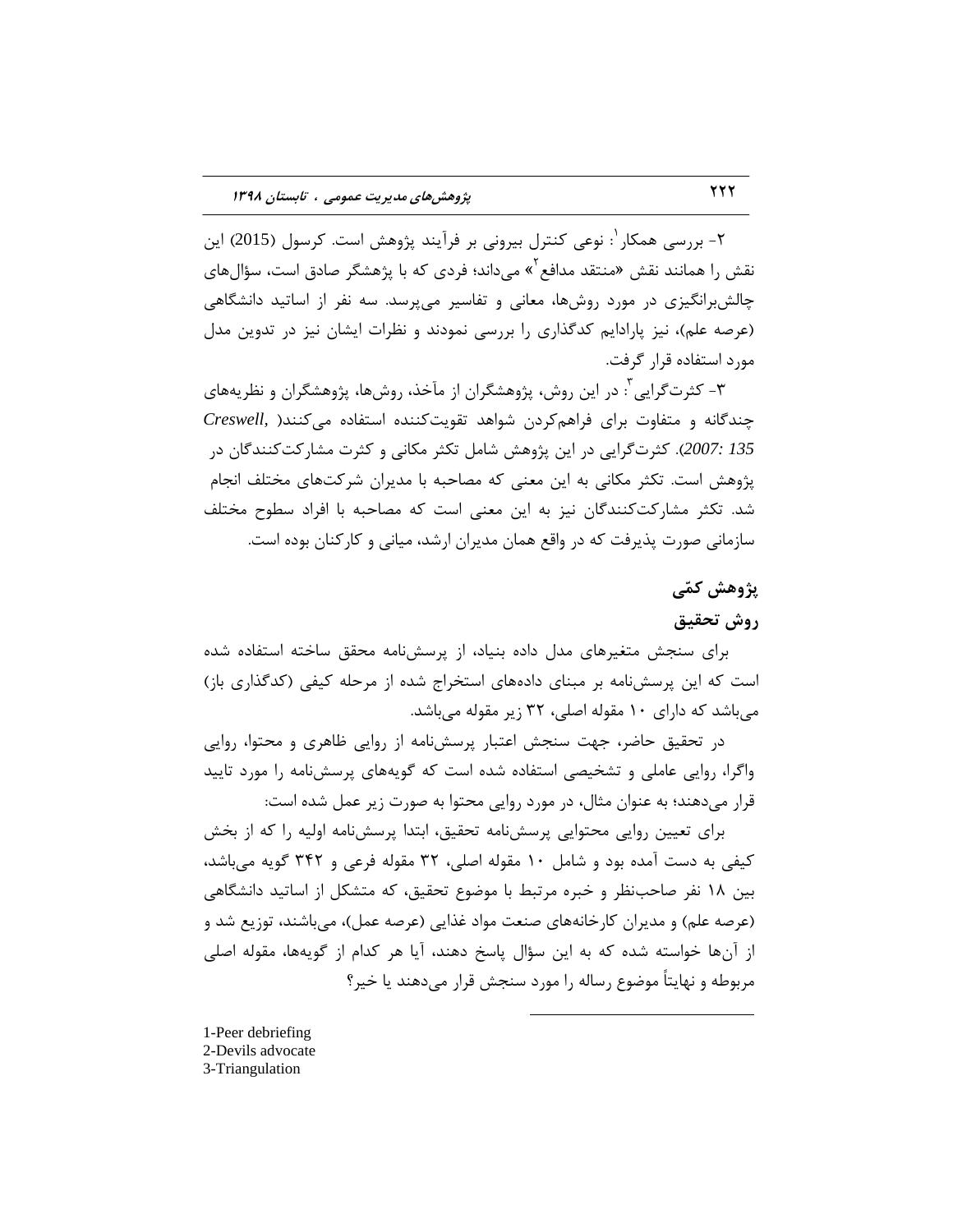پس از تکمیل و جمعآوری پرسشنامهها (ازمیان ۱۸ پرسشنامه ارسالی ۱۲ نفر آن را تکمیل و عودت دادند) و تجزیه و تحلیل اطلاعات اولیه با استفاده از روش لاوشه، نسبت روایی محتوا بر اساس جدول استاندارد (۲) مورد مقایسه قرار گرفت.

| $CVR$ مقدار    | تعداد خبر گان | $CVR$ مقدار                  | تعداد خبر گان |
|----------------|---------------|------------------------------|---------------|
| .709           | ۱۱            | .199                         | ۵             |
| .109           | ۱٢            | .199                         | ۶             |
| .708           | $\mathcal{N}$ | $\cdot$ /99                  | ٧             |
| $\cdot/\Delta$ | ۱۴            | $\cdot$ /Y $\wedge$          | ٨             |
| .79            | ۱۵            | $\cdot$ / $\vee$ $\triangle$ | ٩             |
| .787           | ۱۶            | .185                         | ۱۰            |

جدول ۲: حداقل مقدار و تعداد خبرگان در روایی محتوایی لاوشه

با توجه به این که تعداد خبرگانی که پرسشنامه را مورد بررسی قرار دادند، ۱۲ نفر بودند و بر اساس جدول بالا، نسبت روایی محتوا برای ١٢ نفر ۱۶/۶٠ میباشد، همچنین، نسبت روایی محتوایی کل پرسشنامه نیز با استفاده از فرمول لاوشه ۰/۶۲ بهدست آمد؛ بنابراین این درصد تأیید شده از سوی كارشناسان، نشان دهنده این مطلب است كه پرسشنامه از روایی مناسبی برخوردار است.

## **پایایی ترص کوّی**

به منظور اطمینان از پایا بودن پرسشنامه و همسانی درونی سؤالها، ضریب آلفای کرونباخ برای نمونه مقدماتی (۱۱۲ نفر) محاسبه شد. مقدار آلفای بهدست آمده در جدول (٣) ارائه شده است:

| こご しこう<br>77. JT 11 UJT . |              |                        |  |  |  |  |
|---------------------------|--------------|------------------------|--|--|--|--|
| مقولەھاي مدل پارادايمى    | تعداد سؤالات | ضريب ألفاي كرونباخ     |  |  |  |  |
| شراط علّى                 | ۱۸           | $\cdot$ /yq            |  |  |  |  |
| شرايط زمينهاى             | ۱۰           | $\cdot$ /YY            |  |  |  |  |
| شرايط مداخلهگر            | ٧            | .199                   |  |  |  |  |
| استراتژىها                | ۱۷           | $\cdot$ / $\wedge$ ۴   |  |  |  |  |
| پیامدها                   | ٢٢           | $\cdot/\lambda\lambda$ |  |  |  |  |
| جمع                       | ۷۴           | $\cdot$ /9٣            |  |  |  |  |
|                           |              |                        |  |  |  |  |

جدول ٣: ضریب آلفای کرونیاخ مقولههای مدل پارادایمی نوآوری باز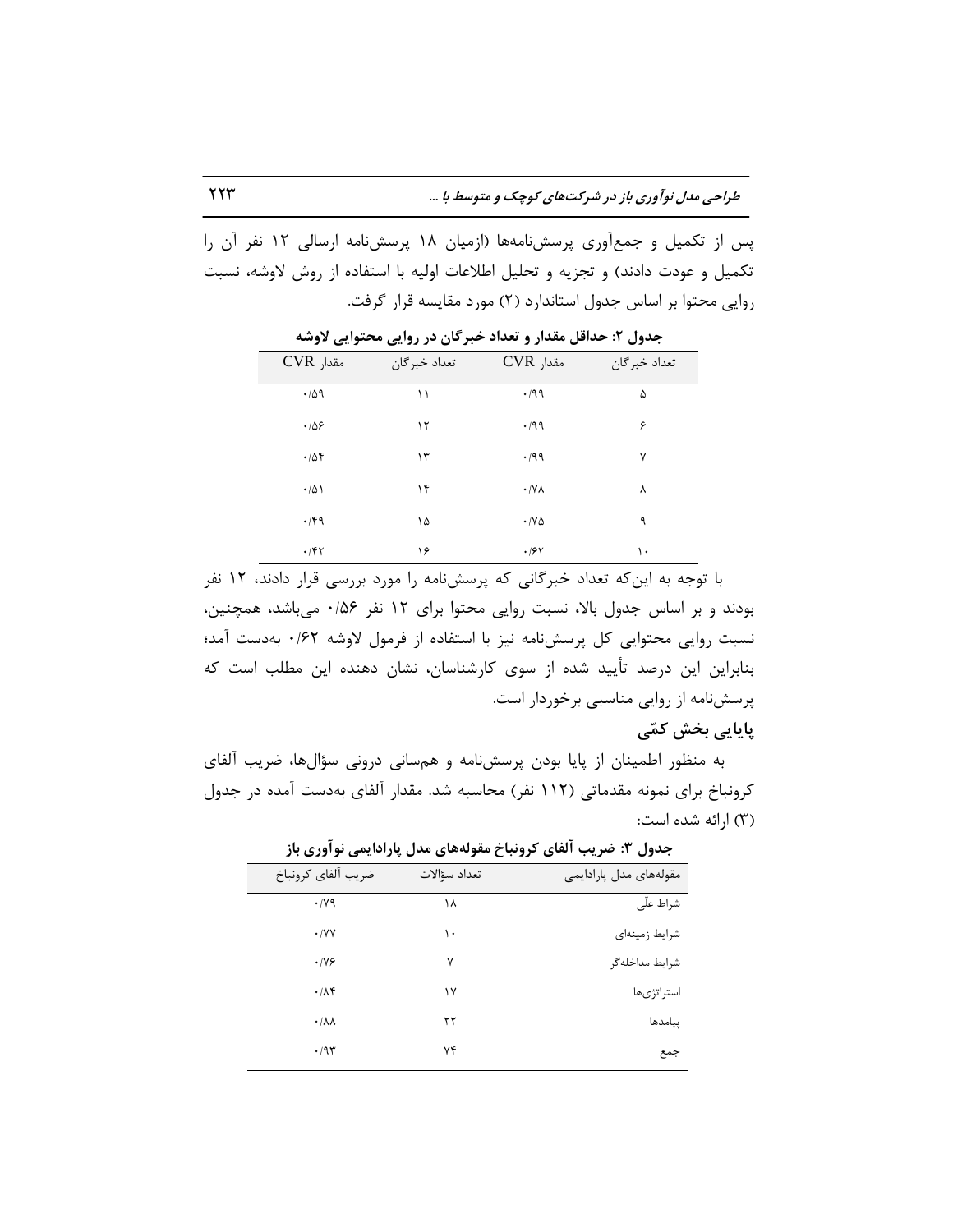جامعه آماری، روش نمونه *گی*ری و حجم نمونه بخش کمّی

طبق آمار رسمی اداره صنعت و معدن و اداره جهاد كشاورزی استان چهارمحال و بختیاری در مهرماه سال ۱۳۹۶، تعداد شرکتهای کوچک و متوسطی که در حوزه صنعت غذا کار میکنند، ۱۷۶ شرکت میباشند؛ بر همین اساس، تعداد افراد جامعه آماری تحقیق حاضر که شامل مدیران (ارشد و میانی) و همچنین کارکنان شرکتهای کوچک و متوسط فعال در صنعت مواد غذایی میباشد به ترتیب ۳۵۲ و ۲۵۲۳ نفر میباشند که در مجموع 7۸۷۵ نفر می باشند که بر اساس فرمول کوکران ۳۷۱ نفر تعداد نمونه محاسبه شده است.

## **رٍش تجشیِ ٍ تحلیل زازُّای کوّی**

روش اصلی تجزیه و تحلیل اطلاعات در این تحقیق، بر اساس جدول (۴) میباشد:

| - د - - - - - - - - - - - - -    | U <del>. - -</del> - 1 |
|----------------------------------|------------------------|
| نوع أزمون أماري                  | نرمافزار               |
| تجزيه و تحليل توصيفي             |                        |
| تحليل عاملي اكتشافي              | 'SPSS                  |
| برازش پايايي (ألفاي كرونباخ)     |                        |
| روايي محتوايي لاوشه              | Excell                 |
| تحليل عاملي تأييدي               | Lisrel <sup>*</sup>    |
| برازش روايي (عاملي) پرسشنامه     |                        |
| تجزيه وتحليل استنباطى            |                        |
| مدل معادلات ساختاري              |                        |
| اعتبار آزمون مدل پارادايمي گرندد | Warppls                |
| برازش روایی (همگرا و واگرا)      |                        |
| برازش پایایی (ترکیبی و کرونباخ)  |                        |

**جسٍل 4 : تجشیِ ٍ تحلیل اطالعات زر ترص کوّی پژٍّص**

## ارائه یافتههای دادههای کمّی

همانطور كه ذكر شد هدف تحقیق حاضر در مرحله كمّی، اعتباریابی مدل نوآوری باز ارائه شده در مرحله کیفی میباشد، برای نیل به این هدف در مرحله کمّی از مدل معادلات

 $\overline{a}$ 

1- Statistical Package for the Social Sciences (SPSS)

2- Linear Structural Relationships (LISREL)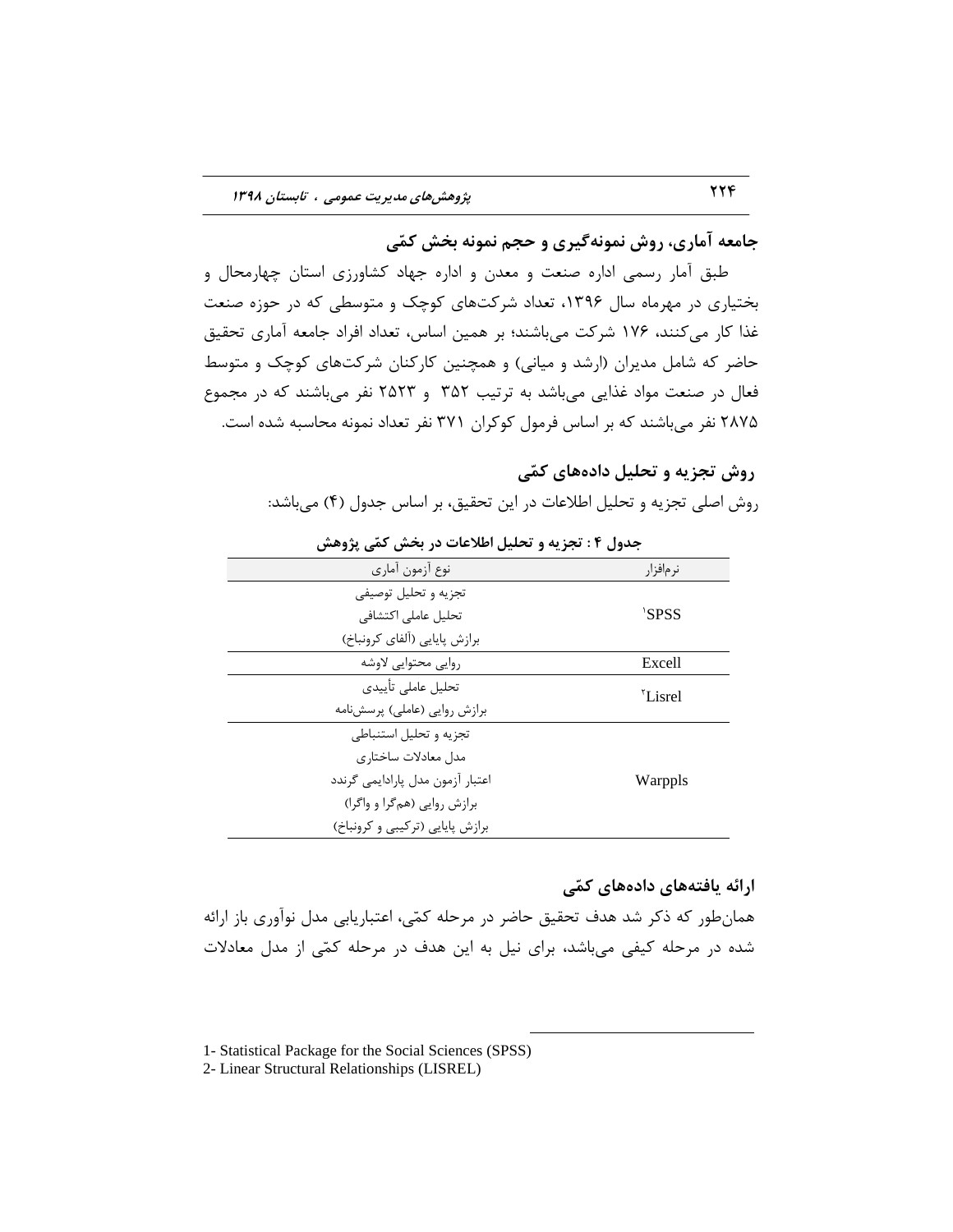ساختاری استفاده شده است که خروجی نهایی مدل با استفاده از نرمافزار WarpPls4 در شكل (۴) ارائه شده است:



شکل۴: اعتبارسنجی مدل مفهومی نوآوری باز در شرکتهای کوچک و متوسط فعال در صنعت غذا

**ضاذصّای تزاسش هسل هعازالت ساذتاری )حساقل هزتعات جشئی(**

 $\overline{a}$ 

**- ضزیة تعییي** ضریب تعیین ٰ، سنجه دقت پیشبینی مدل است و برابر با توان دوم همبستگی میان مقادیر واقعی و پیش بینیشده یک سازه درونزای معین است. چین<sup>۲</sup> سه مقدار ۰/۱۹ و ۰/۳۳ و ۰/۶۷ را به عنوان مقادیر ضعیف، متوسط و قوی برای ضریب تعیین، معرفی می *کن*د( Hear et al, 2016: 219). همان طور كه در شكل (۴) مشاهده می شود ضریب تعیین سازههای نوآوری باز، استراتژیهای تسهیل گری، و پیامدهای درونی، بیرونی و دوسویه بالاتر از ۰/۳۳ هی باشند و تنها استراتژی فرصتهای فنآورانه زیر ۰/۳۳ قرار دارد؛ بنابراین به طور کلی ضریب تعیین کلیه سازههای مدل با مقدار ۱۴۶۰ در حد قابل قبولی برازش می شود.

1- R squares 2- Chin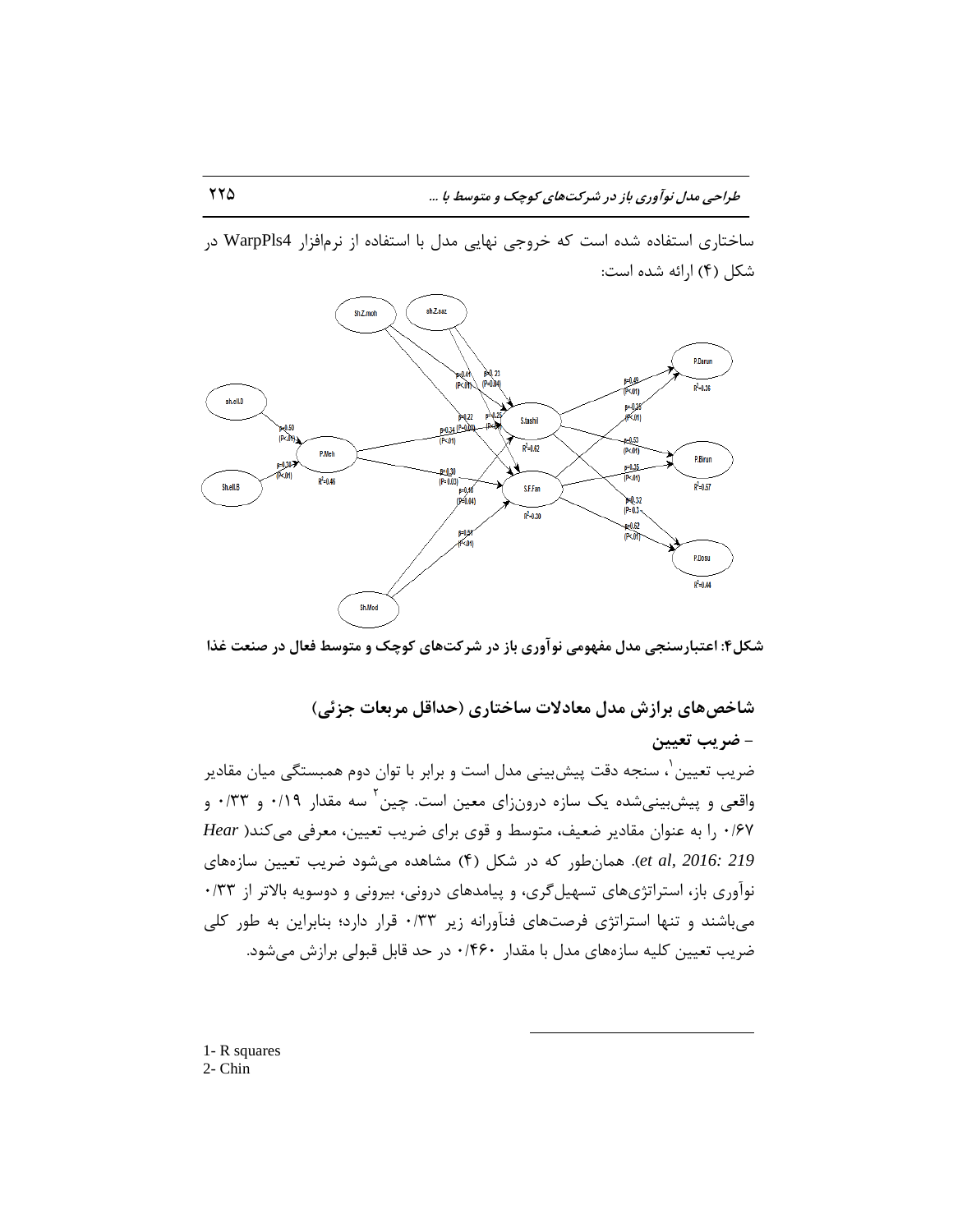#### **- ضزیة هسیز**

ضریب مسیر <sup>۱</sup>، همان ضرایب رگرسیون استانداردشده (بتا<sup>۲</sup>) هستند که در تجزیه رگرسیون معمولی به دست می آیند. در واقع، معناداری ضرایب مسیر، فقط صحت رابطهها را نشان می-زٞس ٝ٘ قست ضاثغٝ ثیٗ ؾبظٜٞب ضا)*211 2016: ,Lesani & Tabatabai*). همان طور که در جدول (۵) مشاهده می شود، در تمامی سازهها «ضرایب معناداری» کمتر از پنج صدم مشاهده میشود؛ بنابراین بتای رگرسیون بین سازههای موجود در مدل، معنادار میباشند.

| تفسير       | معناداري                                                         | ضريب مسير                                                                                 | مسير                                                 |
|-------------|------------------------------------------------------------------|-------------------------------------------------------------------------------------------|------------------------------------------------------|
| برازش مطلوب | $\langle \cdot   \cdot \cdot \rangle$                            | $\cdot$ /<br>Δ $\cdot$ $\Delta$                                                           | شرایط علّی (درونی) به پدیده محوری                    |
| برازش مطلوب | $\boldsymbol{\cdot}\, \boldsymbol{\cdot}\,\boldsymbol{\cdot}\, $ | $\boldsymbol{\cdot} \,/\boldsymbol{\upgamma} \boldsymbol{\cdot} \, \boldsymbol{\upgamma}$ | شرایط علّی (بیرونی) به پدیده محوری                   |
| برازش مطلوب | $\langle \cdot   \cdot \cdot \rangle$                            | $\cdot$ /٣٣٩                                                                              | پدیده محوری به استراتژی تسهیلگری                     |
| برازش مطلوب | $\cdot/\cdot\cdot$ ۶                                             | $\cdot/\mathbf{r} \cdot \mathbf{r}$                                                       | پدیده محوری به استراتژی فرصتهای فناورانه             |
| برازش مطلوب | $\cdot/\cdot$ ۴۱                                                 | $\cdot$ /٢٣١                                                                              | شرایط زمینهای (سازمانی) به استراتژی تسهیل گری        |
| برازش مطلوب | $\cdot/\cdot\cdot$ ۶                                             | $\cdot$ /٢۵٠                                                                              | شرایط زمینهای (سازمانی) به استراتژی فرصتهای فناورانه |
| برازش مطلوب | $\langle \cdot   \cdot \cdot \rangle$                            | $\cdot$ /۴ $\cdot$ ۹                                                                      | شرایط زمینهای (محیطی) به استراتژی تسهیل گری          |
| برازش مطلوب | $\cdot$ / $\cdot$ / $\Delta$                                     | $\cdot$ /٢١۵                                                                              | شرایط زمینهای (محیطی) به استراتژی فرصتهای فناورانه   |
| برازش مطلوب | $\cdot/\cdot$ ۳۶                                                 | $\cdot/\lambda\lambda$                                                                    | شرایط مداخلهگر به استراتژی تسهیلگری                  |
| برازش مطلوب | $\langle \cdot   \cdot \cdot \rangle$                            | $\cdot$ /<br>$\Diamond$ $\cdot$ $\,$ $\Diamond$                                           | شرایط مداخلهگر به استراتژی فرصتهای فناورانه          |
| برازش مطلوب | $\langle \cdot   \cdot \cdot \rangle$                            | ۰/۴۹۳                                                                                     | استراتژی تسهیلگری به پیامدهای درونی                  |
| برازش مطلوب | $\langle \cdot   \cdot \cdot \rangle$                            | $\cdot$ / $\Delta$ ۳۲                                                                     | استراتژی تسهیلگری به پیامدهای بیرونی                 |
| برازش مطلوب | $\cdot$ / $\cdot$ $\uparrow$ $\uparrow$                          | $\cdot$ /٣٢٧                                                                              | استراتژی تسهیلگری به پیامدهای دو سویه                |
| برازش مطلوب | $\cdot/\cdot\cdot$ ۶                                             | .779                                                                                      | استراتژی فرصتهای فناورانه به پیامدهای درونی          |
| برازش مطلوب | $\langle \cdot   \cdot \cdot \rangle$                            | $\cdot$ /٣۵۴                                                                              | استراتژی فرصتهای فناورانه به پیامدهای بیرونی         |
| برازش مطلوب | $\langle \cdot   \cdot \cdot \rangle$                            | .7919                                                                                     | استراتژی فرصتهای فناورانه به پیامدهای دو سویه        |

جدول **۵ : نتایج ضرایب مسیر و معناداری سازههای مدل نوآوری باز** 

هر چه ضرایب مسیر بهدست آمده، بالاتر باشند، نشاندهنده آن است که متغیر مد نظر، اثرگذاری بیشتری دارد. در جدول (۵)، سازه استراتژی فرصتهای فنآورانه با مقدار ۰/۶۱۹ بیشترین تأثیر را بر پیامدهای دو سویه گذاشته است.

 $\overline{a}$ 

1- Path Effect  $2-\beta$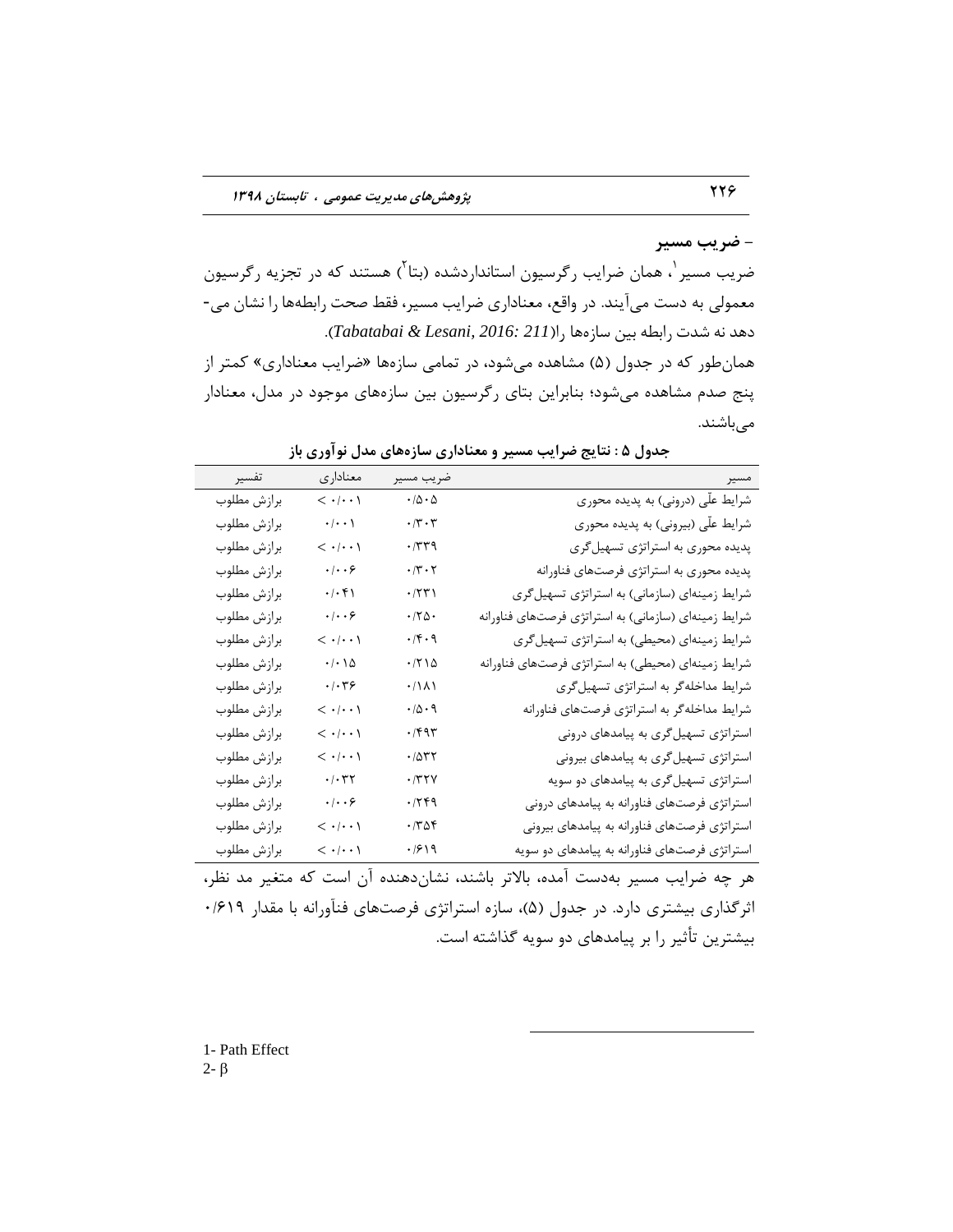**- هعیار قسرت پیصتیٌی هسل**

قدرت پیشبینی مدل <sup>۱</sup> توسط استون و گیزر <sup>۲</sup> معرفی شد، قدرت پیشبینی شاخصهای مربوط به سازههای درون;ای مدل را مشخص می سازد. هنسلر و همکاران آ، در مورد شدت قدرت پیش بینی مدل سه مقدار ۰/۰۲ و ۰/۱۵ و ۰/۳۵ را به عنوان مقادیر ضعیف، متوسط و قوی برای شدت رابطه معرف*ی می کن*ند(Tabatabai and Lesani, 2016: 211). همانِطور که در جدول (۶) مشاهده می شود، معیار قدرت پیش بینی مدل برای تمامی متغیرهای وابسته و میانجی، بالاتر از ۰/۳۵ است؛ بنابراین قدرت پیش بینی شاخصهای مربوط به سازههای درون;ای مدل، در حد مطلوب، برازش می شود. **- آ فای کزًٍثاخ ٍ آ فای تزکیثی** 

فرنل و لاکر <sup>۴</sup> معتقدند، ضریب آلفای کرونباخ، بیانگر میزان توانایی سؤالات در تبیین مناسب ابعاد مربوط به خود است، همچنین ضریب «پایایی مرکب<sup>۵</sup>» نیز میزان همبستگی سؤالات یک بُعد به یکدیگر برای برازش کافی مدلهای اندازهگیری را مشخص می کند. مقادیر بالاتر از 0/7 ثطای آِفبی وط٘ٚجبخ ٚ 0/6 ثطای پبیبیی تطویجی ٘كبٖ اظ پبیبیی ٔسَ زاض٘س) *Tabatabai* .)*and Lesani, 2016: 211*

همانِطور که در جدول (۶) مشاهده میشود، برای پایایی ترکیبی، همه سازهها مقدارشان بالای ۱۶۰ میباشد؛ بنابراین برازش این شاخص، مناسب ارزیابی می شود. همچنین برای آلفای کرونباخ، به غیر از سازه عوامل بیرونی با مقدار ۶۹۱+۰ و سازه پیامد دوسویه با مقدار ،1/64 مه سازهها مقدارشان بالای ۰/۷ میباشد؛ بنابراین، شاخص ضریب آلفای کرونباخ همه سازهها با مقدار ۰/۷۴۷ در حد قابل قبولی برازش می شود. **-3-9-2-2 اعتثار ّنگزا**

روایی همگرا<sup>۶</sup> سنجش میزان تبیین متغیر پنهان توسط گویههای آن است و معیار آن، هیانگین واریانس استخراجشده<sup>۷</sup>» است که توسط فورنل و لاکر پیشنهاد شد. فورنل و لاکر،

 $\overline{a}$ 

1- Q2

- 2- Stone-Geisser test
- 3- Henseler et al
- 4- Fornell & Larcker
- 5- Composite Reliability
- 6- Convergent Validity
- 7- Average Variance Extracted (AVE)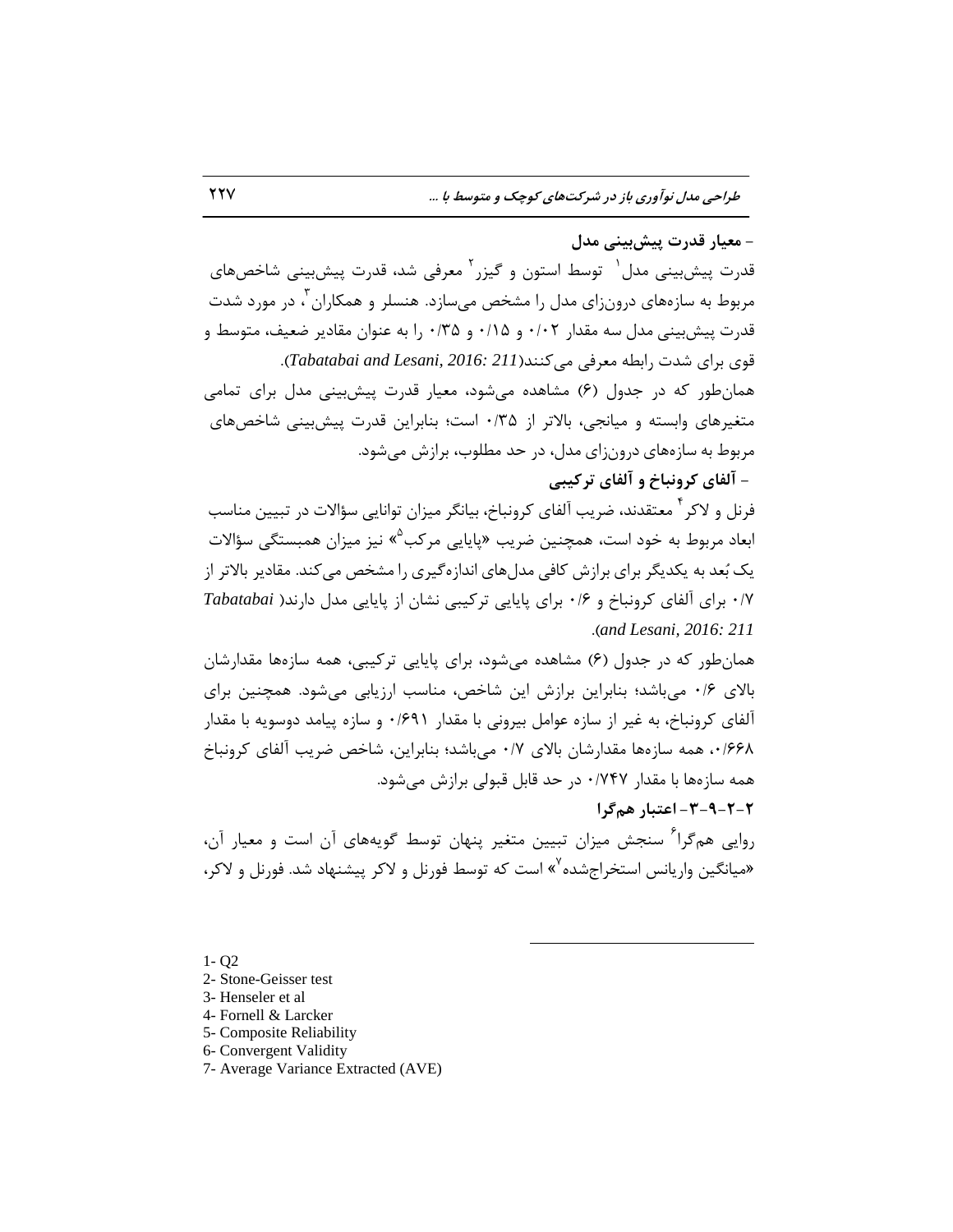مقدار روایی هم5را را بالای ۰/۵ قابل قبول دانستهاند؛ با این حال، مگنر و همکاران ٰ، مقدار ٠/۴ به بالا را هم كافی دانستهاند، بر همين اساس، طبق دادههای جدول (۶) همه متغیرهای پنهان، ضریب قابل قبولی دارند.

**-3-9-2-3 اعتثار ٍاگزا )تطریصی(**

روایی واگرا<sup>۲</sup> هنگامی وجود دارد که پیشبینی شود دو (یا چند) متغیر بر اساس نظریه یا ٘ظطیٞٝبی ٔطثٛط، ٕٞجؿتٍی ٘ساض٘س)*10 2006: ,Zali & Mehregan*).

| سازه          | روايي               | عوامل                       | عوامل             | نوآوري | شرايط                      | شرايط                        | چالش         | اس.تسهيل-                   | اس.      | ييامد                           | پیامد  | ييامد  |
|---------------|---------------------|-----------------------------|-------------------|--------|----------------------------|------------------------------|--------------|-----------------------------|----------|---------------------------------|--------|--------|
|               | همگرا               | درونى                       | بيرونى            | باز    | سازمانى                    | محيطى                        | ص.غذا        | گري                         | فناورانه | درونى                           | بيرونى | دوسويه |
| عوامل درونى   | $+$ $ F+1 $         | .1977                       |                   |        |                            |                              |              |                             |          |                                 |        |        |
| عوامل بيرونى  | $\cdot$ /۴۸ $\cdot$ | $\cdot$ /٢ $\cdot$ $\Delta$ | .1995             |        |                            |                              |              |                             |          |                                 |        |        |
| نوآوري باز    | .791                | .799                        | $.$ /۴۲۲          | .1987  |                            |                              |              |                             |          |                                 |        |        |
| شرایط سازمانی | .154                | .791                        | .11Yf             | .1049  | .1997                      |                              |              |                             |          |                                 |        |        |
| شرايط محيطى   | .1990               | .799                        | .77Y              | .708   | .750                       | .1911                        |              |                             |          |                                 |        |        |
| چالش ص.غذا    | $.$ /۴۳۷            | .7111                       | .17V <sub>A</sub> | .759   | $\cdot$ /٢١٠               | $\cdot/\Delta \cdot \Lambda$ | .1991        |                             |          |                                 |        |        |
| اس.تسهیل گری  | .1999               | $\cdot/\Delta \cdot \cdot$  | .1519             | .1099  | .7015                      | .70Y                         | .199         | .1916                       |          |                                 |        |        |
| اس.فناورانه   | $.1$ ۴۳.            | .1919                       | .791              | .1160  | .195                       | $\cdot$ /۳ $\cdot$ $\circ$   | .7010        | $\cdot$ /۴ $\cdot$ $\wedge$ | .1900    |                                 |        |        |
| پیامد درونی   | $\cdot$ /۴۹۳        | .791                        | .190              | .10.8  | .780A                      | .795                         | .199         | .7071                       | .779     | $\cdot$ / $\vee$ $\cdot$ $\vee$ |        |        |
| پیامد بیرونی  | 1466.               | .101Y                       | .755              | .7098  | $\cdot/\Delta \cdot \cdot$ | .7779                        | $\cdot$ /٣٨٥ | .19AV                       | .757     | .7007                           | .19AT  |        |
| پیامد دوسویه  | .9.1                | .757.                       | .710              | .7779  | .77A9                      | .1104                        | .11A         | .755                        | .799     | .1117                           | .705f  | .119   |
|               |                     |                             |                   |        |                            |                              |              |                             |          |                                 |        |        |

جدول۶: ماتریس سنجش روایی همگرا (میانگین واریانس استخراجشده) به روش فرنل و لاکر و روایی واگرا

با توجه به این که جذر روایی هم گرای هر مؤلفه (موارد پررنگشده) باید بیشتر از حداکثر همبستگی آن مؤلفه با مؤلفههای دیگر باشد که اعداد مندرج در جدول بالا، مؤید روایی واگرای مناسبی در روش فرنل و لاکر بوده است. **تزاسش کلی هسل** نهایتاً جهت برازش کلی مدل، از شاخصهایی همچون میانگین نرخ تورم واریانس، شاخص نیکویی برازش کلی، میانگین ضریب مسیر و میانگین ضریب تعیین استفاده شده است که نتایج آن در جدول (۷) ارائه شده است:

 $\overline{a}$ 

1- Magner et al 2-Discriminant Validity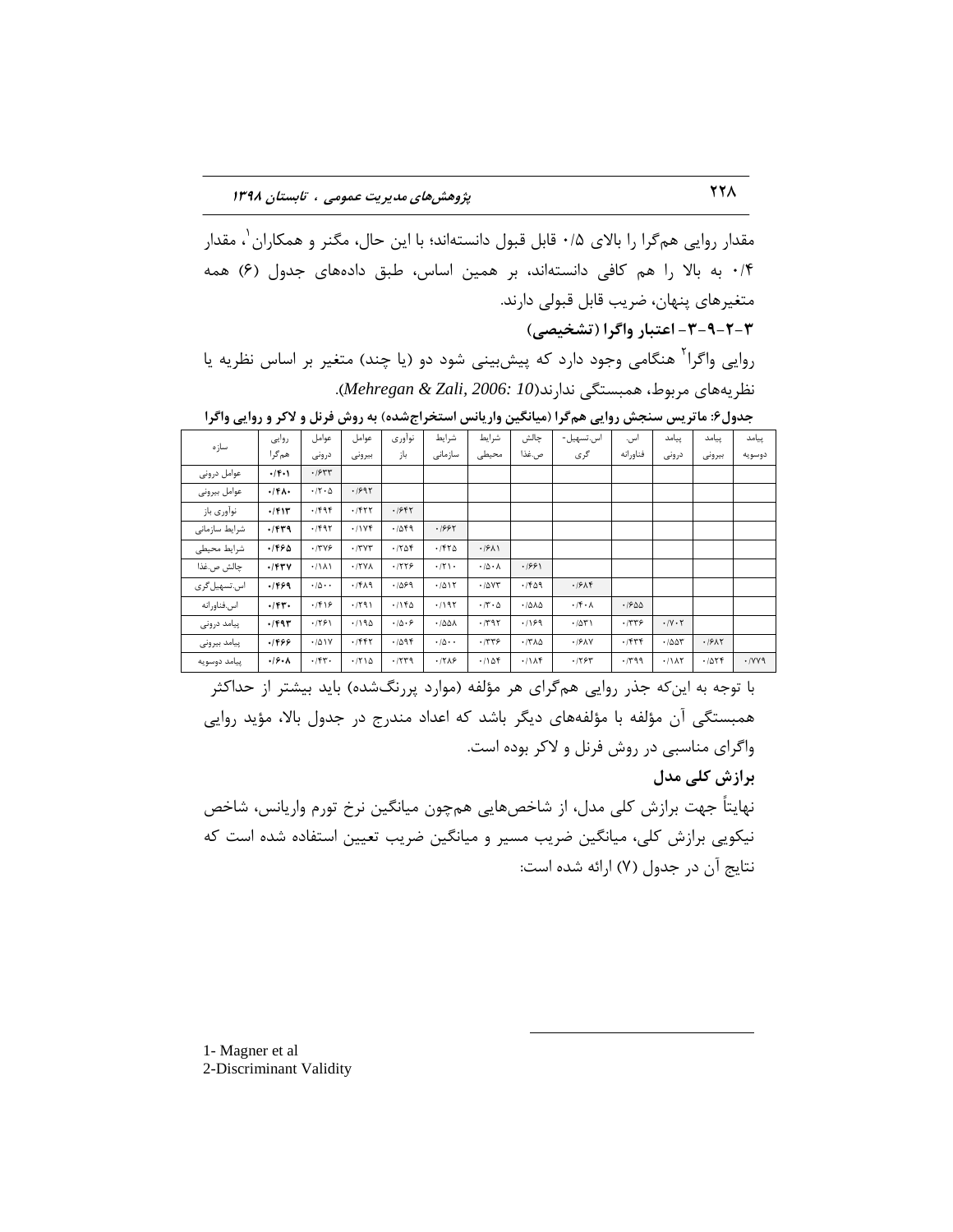| تفسير       | معناداري                              | ملاک                                                                               | ميزان               | شاخصهاي برازش                         |
|-------------|---------------------------------------|------------------------------------------------------------------------------------|---------------------|---------------------------------------|
| برازش مطلوب |                                       | $\Delta \geq 5$ قابل قبول<br>۳/۳ ≥ ایدهآل                                          | $1/T$ ۶۴            | ميانگين نرخ تورم واريانس <sup>۱</sup> |
| برازش مطلوب |                                       | ۰/۱ ≤ ضعیف<br>$\frac{1}{2} \geq \cdot 70$ متوسط<br>$\leq \cdot$ ۱۳۶ $\cdot \leq 2$ | $\cdot$ /۴۲۸        | شاخص نیکویی برازش کلی <sup>۲</sup>    |
| برازش مطلوب | $<\cdot/\cdot\cdot$ )                 | $<\cdot$ / $\cdot$ $\upDelta$                                                      | $\cdot$ /٣٣١        | ميانگين ضريب مسير <sup>۳</sup>        |
| برازش مطلوب | $\langle \cdot   \cdot \cdot \rangle$ | $\langle \cdot   \cdot \Delta$                                                     | $\cdot$ /۴۶ $\cdot$ | ميانگين ضريب تعيين أ                  |

جدول ۷ : شاخص های برازش نهایی مدل نوآوری باز با استفاده از نرمافزار «وارپ پی ال اس»

#### **ًتیجِگیزی ٍ تحث**

صنایع غذایی یکی از مهمترین بخشهای صنعتی در اقتصاد ملی هر کشور است و از ضریب تأثیر بالایی بر شاخصهای اشتغال، گردش مالی و ارزش افزوده سرمایهگذاری برخوردار است. بر اساس گزارشات ارائه شده سازمان ملل (۲۰۰۵) برآورد می شود که جمعیت جهان تا سال ۲۰۳۰ به ۸.۲ میلیارد نفر برسد که این خود منجر به افزایش تقاضاء برای غذا خواهد شد، همراستا با این موضوع و به دلیل تغییرات فنآوری و رفتار بازار، چرخههای حیات محصول هم عمر کوتاهی خواهند داشت به طوری که شرکتهای کارآفرین فعال در حوزه صنایع غذایی بهدنبال توسعه نوآوری و ایجاد مزیت رقابتی هستند و به طور مستمر محصولات خود را بهبود می دهند و یا محصولات جدیدی را معرفی می-کنند؛ اما ارائه محصولات کاملاً جدید ازطریق نوآوری سنتی (بسته) چندان موفقیت آمیز نخواهد بود؛ زیرا اکثریت محصولات جدید هرگز وارد بازار نمیشود و آنهایی که برای ورود به بازار موفق هستند با میزان شکستی در حدود ۲۵ تا ۴۵ درصد روبهرو می شوند و از میان هر هفت ایده محصول جدید، تقریباً چهار ایده توسعه می،یابد، دو ایده راهاندازی می،شود و فقط یکی از آنها موفق میشود؛ بنابراین، این شرایط متغیر بازار آنها را مجبور به یافتن رامهای جدیدی برای تمایز محصولات و خدمات خود و یا ایجاد کسب و کار جدید کرده است.

 $\overline{a}$ 

<sup>1-</sup>Average Variance Inflation Factor (AVIF)

<sup>2-</sup>Goodness-of Fit Index (GOF)

<sup>3-</sup>Average path coefficient (APC)

<sup>4-</sup>Average R-squared (ARS)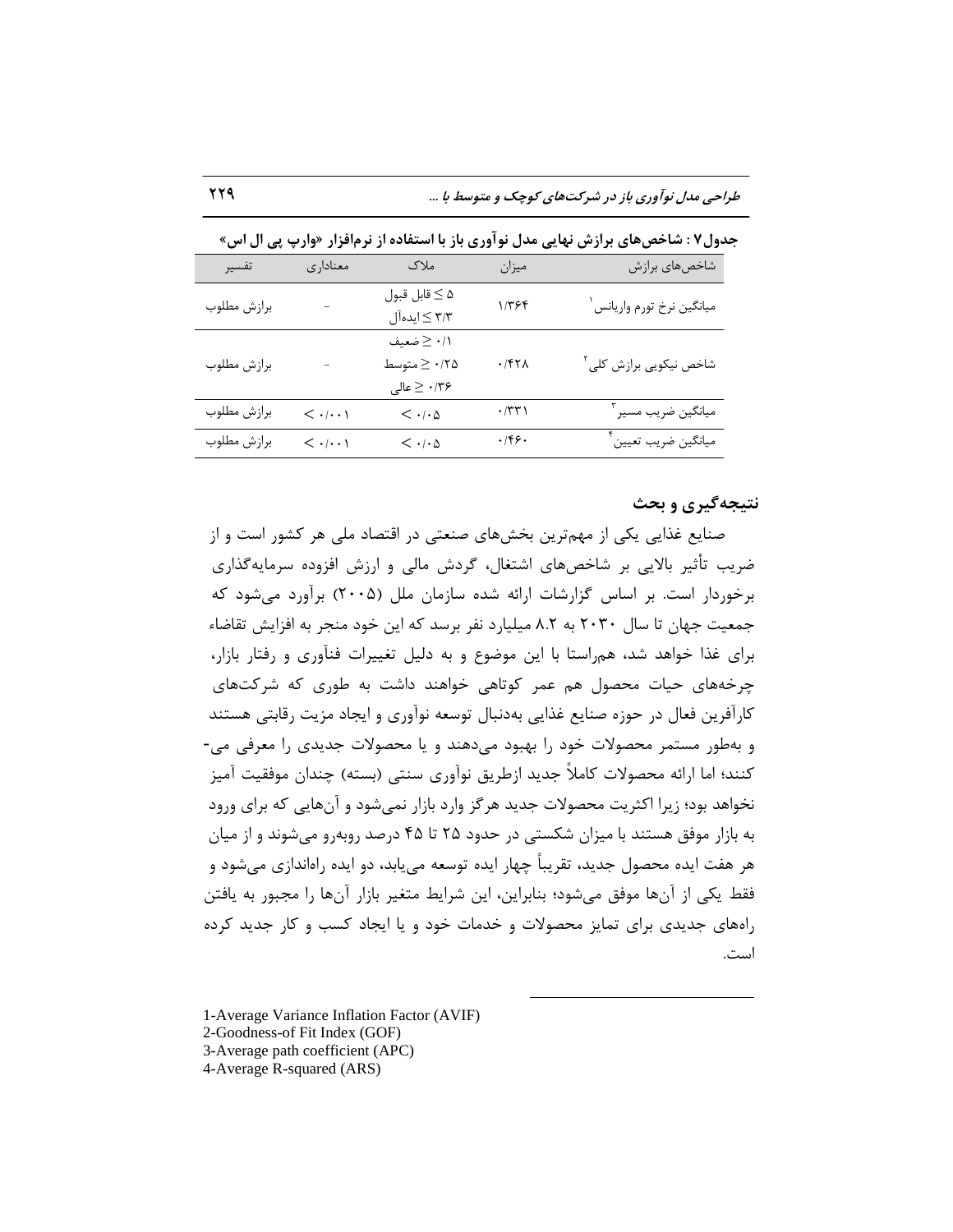از سوی دیگر با توجه به پژوهشهای صورت گرفته، تا کنون مدلی در زمینه نوآوری باز در صنایع مواد غذایی طراحی نشده است، لذا نبود مدل در این حوزه و همچنین لزوم توجه به نوآوری های جدید (باز) نسبت به نوآوری سنتی (بسته) در صنایع مواد غذایی بهعنوان یکی از مهمترین بخشهای صنعتی در اقتصاد ملی کشور، محقق را بر آن داشت تا به طراحی مدل نوآوری باز در صنایع مواد غذایی كشور بیردازد. همانطور كه ذكر شد، هدف تحقیق در بخش كیفی، شناسایی مؤلفههای كلیدی و عوامل مرتبط با نوآوری باز در شركتهای كوچک و متوسط فعال در صنایع مواد غذایی كشور با رویکرد تئوری داده بنیاد میباشد، که بر این اساس، یافتههای پارادایمی مربوط به آن، به شرح زیر ارائه میگردد: – شناسایی شرایط علّی مؤثر بر نوآوری باز، در قالب دو مقوله کلی و هشت مقوله فرعی که عبارتند از: عوامل درونی و عوامل بیرونی. - شناسایی شرایط زمینهای مؤثر بر استراتژیها در قالب دو مقوله کلی و چهار مقوله فرعی که عبارتند از: شرایط سازمانی و شرایط محیطی. - شناسایی شرایط مداخله گر مؤثر بر استراتژیها در قالب یک مقوله کلی و سه مقوله فرعی

كه عبارتند از چالش های صنعت غذا.

- شناسایی استراتژیهای مؤثر بر پیامدهای نوآوری باز در قالبِ دو مقوله كلی و هشت مقوله فرعی که عبارتند از: استراتژیهای تسهیل گری و استراتژیهای فرصتهای فنآورانه. - شناسایی پیامدهای نوآوری باز در قالب سه مقوله کلی و نه مقوله فرعی که عبارتند از: پیامدهای درونی، پیامدهای بیرونی و پیامدهای دوسویه.

در همین راستا، یکی از «ویژگیهای شرکتهای کوچک و متوسط» به عنوان شرایط علّی مدل پارادایمی، که در تحقیق حاضر به دست آمد، مواجه شدن با رشد نوسان است که با نتایج تحقیقات هاباراداس<sup>٬</sup> (۲۰۰۹) و مادرید<sup>۲</sup> (۲۰۰۹) نیز همخوانی دارد. همچنین اخذ تصمیمات سریعتر و اجرای سریعتر تصمیمات که با نتایج تحقیقات همدانیا و ویرام<sup>۳</sup> (۲۰۱۲) نیز همخوانی دارد، همچنین انعطافپذیری شرکتهای کوچک و متوسط نیز با نتایج تحقیقات لی و همکاران (۲۰۱۰) همراستایی دارد. ضمن این که این شرکتها، منبع

 $\overline{a}$ 

1-Habaradas 2-Madrid 3-Hamdania, Wirawan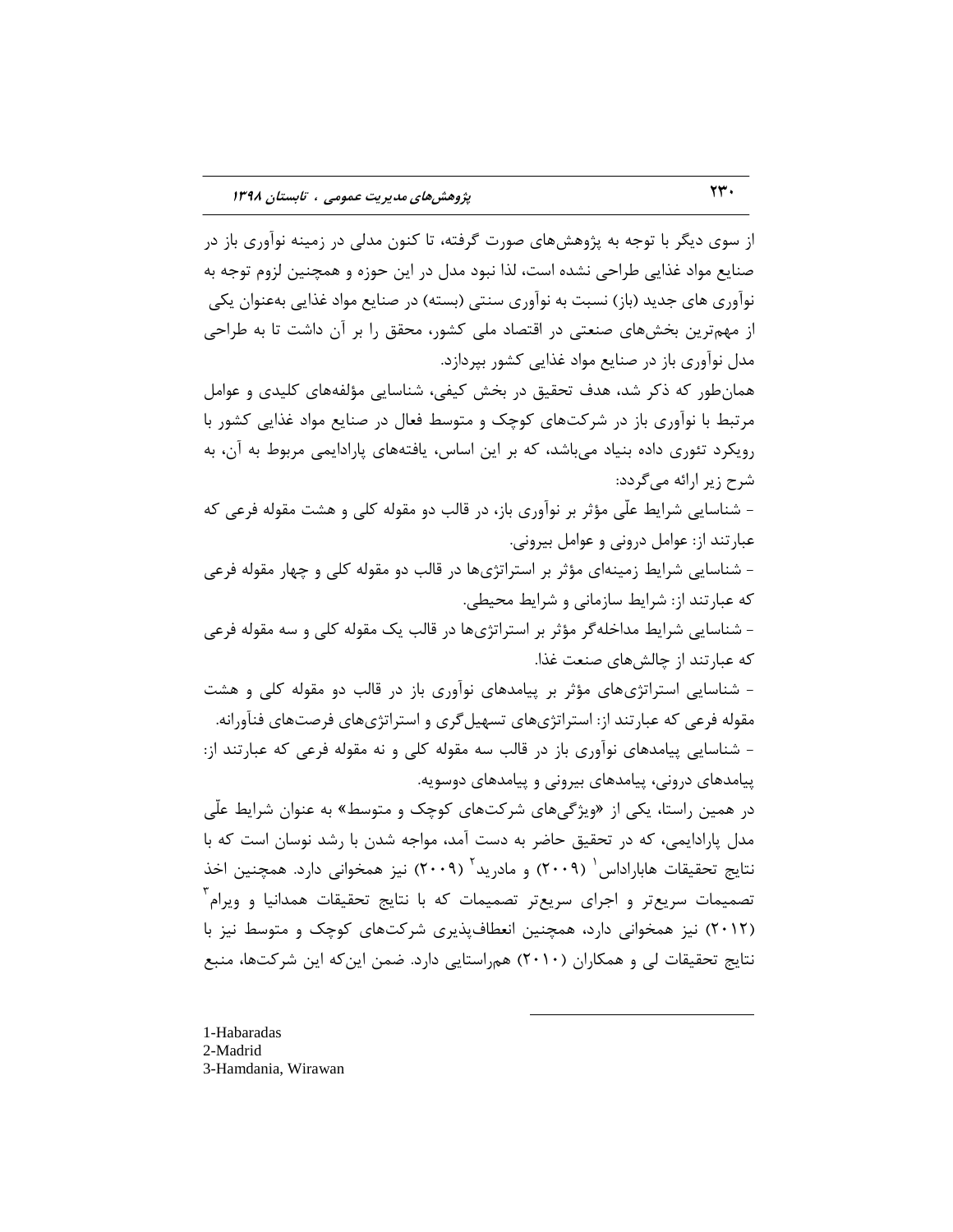اصلی استخدام میباشند و این مؤلفه با نتایج تحقیقات کمالیان و همکاران ٰ (۲۰۱۱) همخوانی دارد، از طرفی، این شركتها بیشترین سطح اشتغال در دنیا را به خود اختصاص دادهاند، که با نتایج تحقیقات ورگویچ و همکاران<sup>۲</sup> (۲۰۱۲) نیز همخوانی دارد و در نهایت، این شركتها، بر مرحله تجاریسازی اهمیت بیشتری قائل هستند كه با نتایج تحقیقات همرت و همکاران<sup>۳</sup> (۲۰۱۳) همخوانی دارد.

یکی دیگر از مقولههای احصاشده در شرایط علّی، «ویژگیهای صنعت مواد غذایی خالق نوآوری باز» می باشد که در تحقیق حاضر با مؤلفههای زیر مورد سنجش قرار گرفته است: بیگلیاردی و گالاتی ٔ (۲۰۱۳) دریافتند که تمرکز بر حداقلکردن هزینهها، یکی از ویژگی-های صنعت مواد غذایی خالق نوآوری باز میباشد، كه با نتایج تحقیق حاضر نیز همراستایی دارد. همچنین آگوایلرا<sup>۵</sup> (۲۰۰۶) نیز دریافتند که تمرکز بر ایمنی مواد غذایی و تمرکز بر کیفیت بالای مواد غذایی از ویژگی های صنعت مواد غذایی خالق نوآوری باز به شمار می-روند، كه با نتایج تحقیق حاضر نیز همراستایی دارد، در نهایت نیز بیگلیاردی و گالاتای (۲۰۱۳) دریافتند که مصرفکنندگان و تأمین کنندگان به عنوان منابع اطلاعاتی صنعت غذا به شمار می روند، که با نتایج تحقیق حاضر نیز همراستایی دارد.

همچنین هدف تحقیق در بخش کمی، اعتباریابی مدل نوآوری باز ارائه شده در مرحله کیفی با استفاده از مدلسازی معادلات ساختاری می باشد، که بر همین اساس، نتایج حاصل از مدل معادلات ساختاری نشان می دهد، روایی همگرا در تمامی سازهها بالای ۰/۴ است و این به معنای آن است که میزان تبیین متغیرهای پنهان مدل نوآوری باز توسط گویههای آن به خوبی مورد سنجش قرار گرفته است؛ مقدار عامل تورم واریانس نیز برای تمامی سازهها، کمتر از پنج میٍباشد و این به معنای آن است که کمترین وابستگی بین متغیرهای مستقل وجود دارد بنابراین شاخص همخطی در مدل نوآوری باز، قابل قبول ارزیابی میشود؛ نتایج روایی واگرا نیز نشان میدهد که سازهها در مدل نوآوری باز، منحصر به فرد می باشند و پدیده احاطه شده به وسیله سایر سازههای مدل، نشان داده نمی شود.

 $\overline{a}$ 

1-Kamalian et al 2-Vrgovic et al 3-Hemert et al 4-Bigliardia, Galati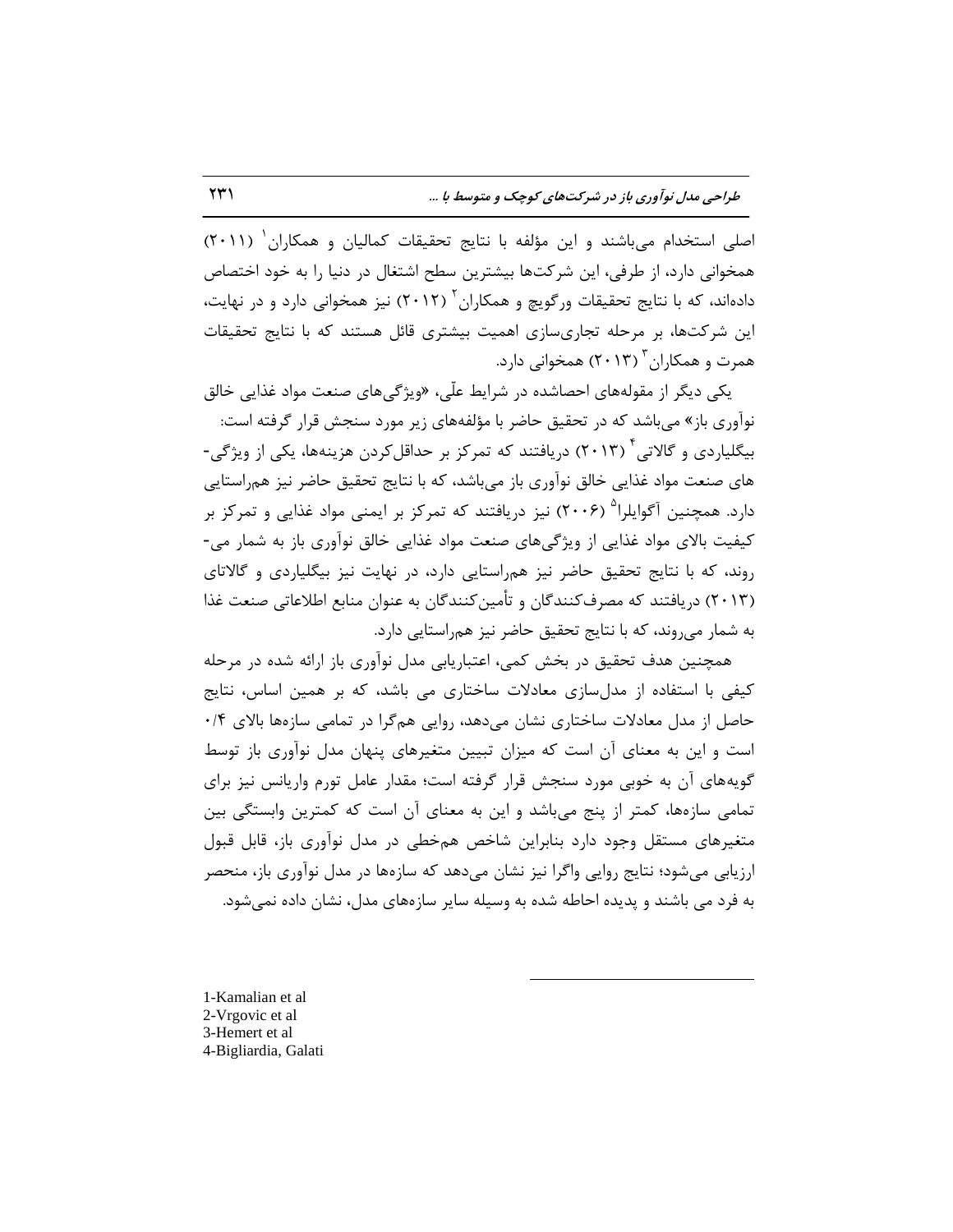در ارتباط با ضریب تعیین نیز بیشترین درصد پیشبییکنندگی تغییرات، مربوط به سازه استراتژیهای تسهیلگری با مقدار ۰/۶۲۳ و کمترین درصد پیشبینیکنندگی تغییرات، مربوط به سازه استراتژیهای فرصتهای فنآورانه با مقدار ۰/۳۰۵ میباشد، همچنین ضریب تعیین کلیه سازههای مدل با مقدار ۰/۴۶۰ مؤید این است که درصد پیش-بینی کنندگی تغییرات کلیه متغیرهای وابسته مدل نوآوری باز، در حد قابل قبولی برازش میشود.

ٔ معیار قدرت پیش بینی مدل نیز برای تمامی متغیرهای وابسته و میانجی، بالاتر از ۰/۳۵ است؛ بنابراین قدرت پیش بینی شاخصهای مربوط به سازههای درونزای مدل نوآوری باز، در حد مطلوب، برازش میشود؛ سرانجام، بتای رگرسیون بین سازههای موجود در مدل، معنادار میباشند.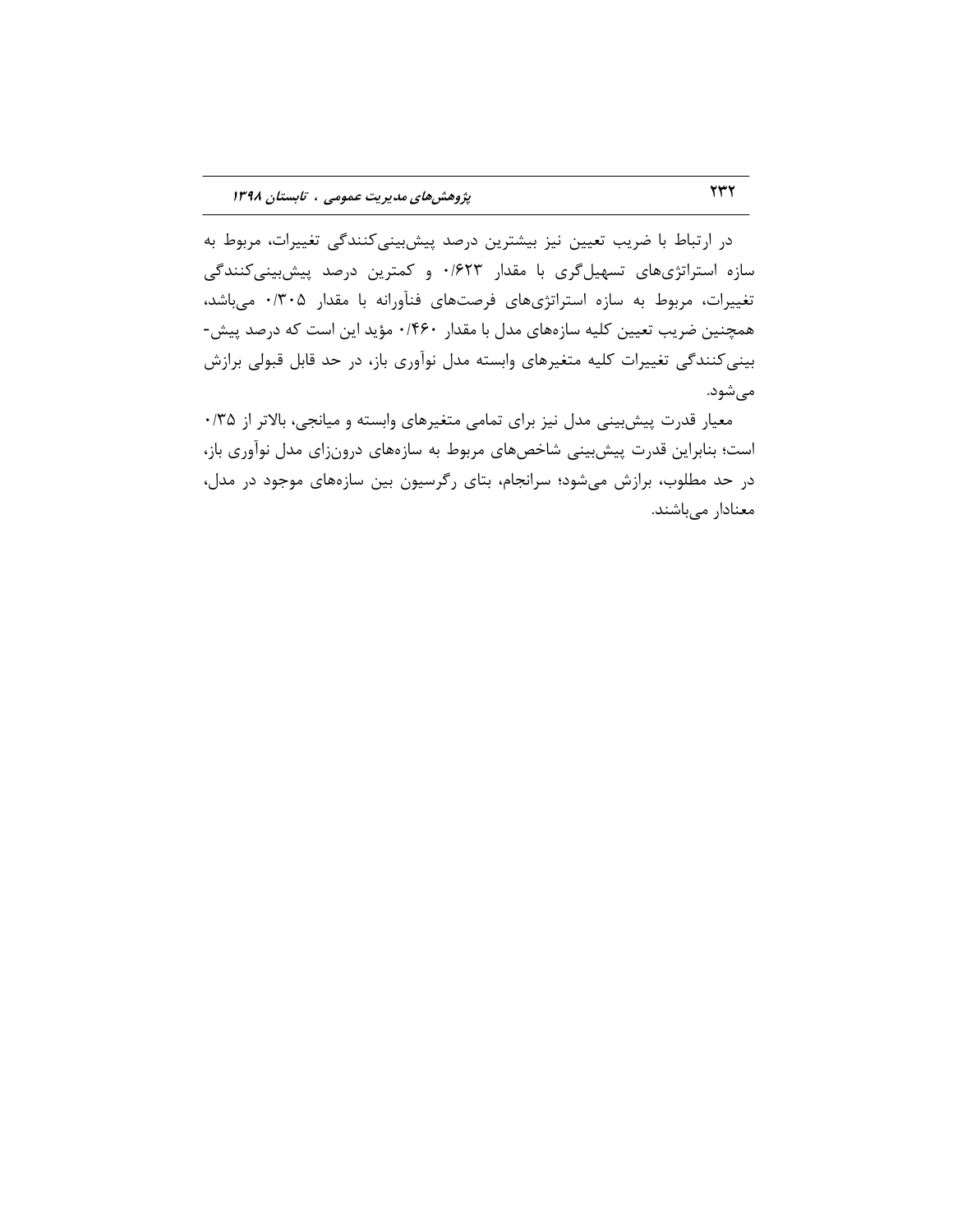## **References**

1-Aguilera, JM. (2006). food product engineering: building the right structures. Journal of the Science of Food and Agriculture, 86: 1147-1155.

2-Ahmadi, L. (2013). The Impact of Service-focused business on the development of open innovation in information technology industry in Tehran, guided by Mohammad, M., M.A. Thesis, Faculty of business management, Payame Noor University of Tehran, Gharb branch. (In Persian)

3-Amirkhani, T. (2010). A model for implementing performance-based budget in Iran, guided by Adel, A., PhD thesis, Faculty of Management & Accounting, Allameh Tabataba'i University of Tehran. (In Persian)

4-Arcese, G., Flammini, S., Caludia-Lucchetti, M., Martucci, O. (2015). Evidence and Experience of Open Sustainability Innovation Practices in the Food Sector. Sustainability, 7: 8067-8090.

5-Bayona-Saez, C., Cruz-Cázares, C., García-Marco, T., Sánchez García, M. (2017). Open innovation in the food and beverage industry. Management Decision, 55 (3): 526-546.

6-Bazargan, A. (2009). Introduction to qualitative research methods and mixed conventional approach in the Behavioral Sciences, Tehran: Didar*.*  (In Persian)

7-Bigliardia, B., Galati, F. (2013). Models of adoption of open innovation within the food industry. Trends in Food Science & Technology, 30: 16-26.

8-Chen, J., Wu, B., Zhou, Y. (2010). What makes it open: factors affecting the openness of power equipment manufacturing firms in Open Innovation. IEEE ICMIT: 543-549.

9-Chesbrough, H. (2006). Open Innovation: A New Paradigm for Understanding Industrial Innovation, New York, Oxford University Press: 1– 34.

10-Christensen, JF., Olesen, MH., Kjær, JS. (2005). The industrial dynamics of open innovationevidence from the transformation of consumer electronics. Research Policy, 34 (10): 1533-1549.

11-Creswell, JW. (2007). Qualitative inquiry & research design: Choosing among five approaches. London: sage publications.

12-Creswell, JW. (2015). Qualitative inquiry and research design: choosing among five approaches including narrative research, phenomenology, grounded theory, ethnography, Case study, translated by Hasan, D., & Hasan, K., 2nd edition, Tehran: Safar Publications. (In Persian)

13-Creswell, JW., Plano, Clark vl. (2010). Designing and conducting mixed methods research, Second edition, Sage Publication, inc. Day.

14-Danaeefar, H. (2005). Theory Building using the Inductive Approach: A Grounded Theory Conceptualization Strategy, periodical journal of Daneshvar Behavior, 12 (11): 57-70. (In Persian)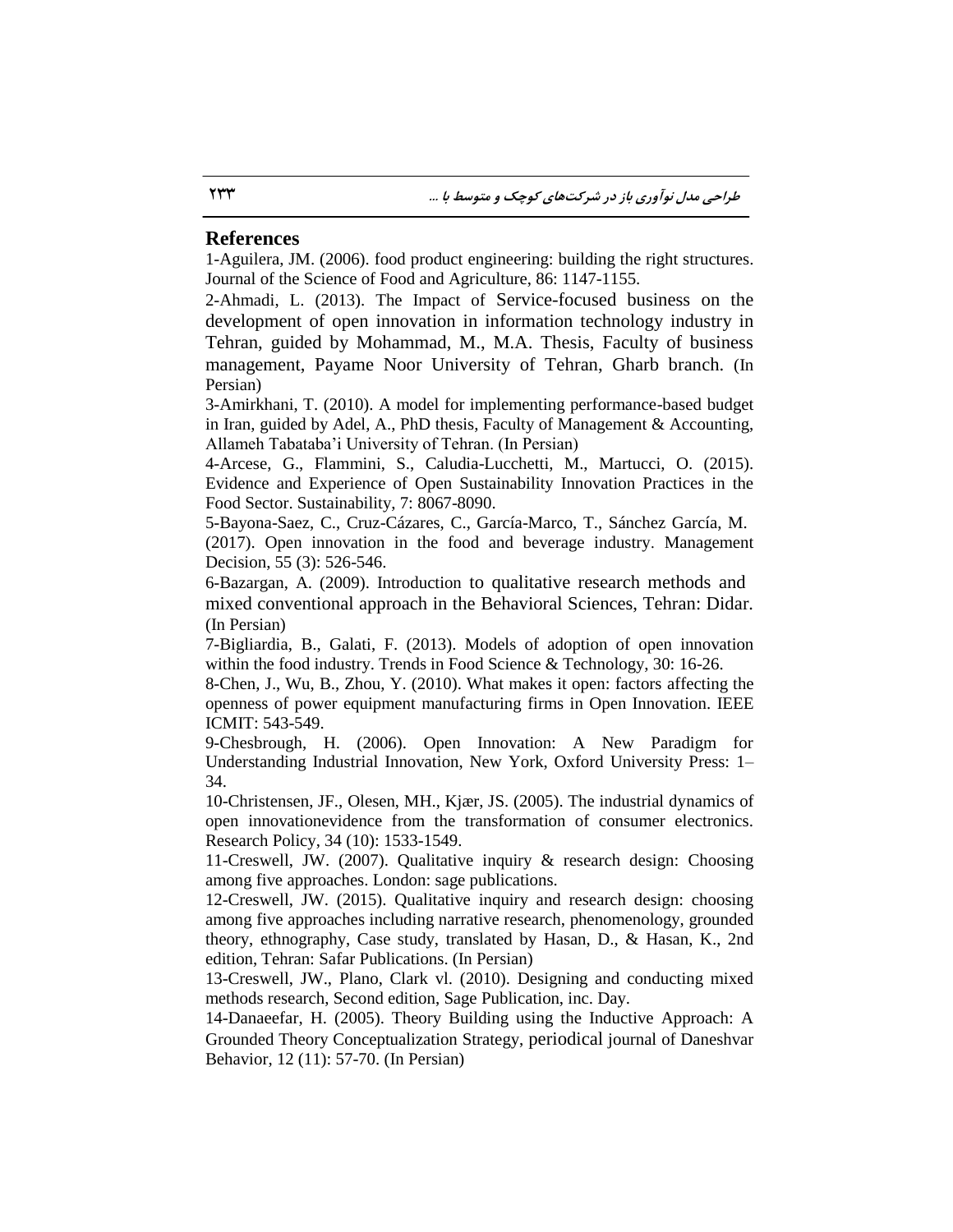15-Danaeefar, H., & Emami, SM. (2007). Reflection on Grounded Theory: Qualitative Research Strategies, Journal of *Management Thought, 2: 69-97.*  (In Persian)

16-Enkel, E., Gassmann, O., Chesbrough, H. (2009). Open R&D and open innovation: exploring the phenomenon. R&D Management, 39 (4): 311-316.

17-Habaradas, R. (2009). The challenges of SME innovation and technology upgrading in developing economies: Insights from Malaysia, Thailand, and the Philippines. Journal of International Business Research, 8(1): 869-89.

18-Hajji, R., & Pasbani, M. (2009). Study of Industrial Clustering Method with UNIDO Approach in SME (Case Study: manufacturers of Auto parts of East Azerbaijan Province), Journal of industrial management, Faculty of Humanities, Islamic Azad University, Sanandaj Branch, 4(8): 31-53. (In Persian)

19-Hamdania, J., Wirawan, C. (2012). Open Innovation Implementation to Sustain Indonesian SMEs. Procedia Economics and Finance, 4: 223 – 233.

20-Hastbacka, MA. (2005). Open Innovation: It's All About Technology Management. Technology Management Journal, 1-3.

21-Hemert, P., Nijkamp, P., Masurel, E. (2013). From innovation to commercialization through networks and agglomerations: analysis of sources of innovation, innovation capabilities and performance of Dutch SMEs. The Annals of Regional Science, 50 (2): 425-452.

22-Hossain, M., Kauranen, I. (2016). Open innovation in SMEs: a systematic literature review. Journal of Strategy and Management, 9 (1): 58-73.

23-Hyer, J., Thomas, H., Ringel, K., Marcko, S. (2016). Structural Equation Modeling-Partial Least Squares Method (SEM-PLS), Translated by Adel, A., & Rasoul, Gh., Tehran: Negah-e- Danesh Publications.

24-Kamalian, A., Rashki, M., Arbabi, ML. (2011). Barriers to Innovation among Iranian SMEs. Asian Journal of Business Management, 3(2): 79-90.

25-Lee, S., Park, G., Yoon, B., Park, J. (2010). Open innovation in SMEs – an intermediated network model. Research Policy, 39 (2): 290-300.

26-Madrid-Guijarro, A., Garcia, D., Van Auken, H. (2009). Barriers to innovation among Spanish manufacturing SMEs. Journal of Small Business Management, 47(4): 465-488.

27-Martinez, MG. (2014). Co-creation of value by open innovation: Unlocking new sources of competitive advantage, Agri business, 30: 132–147.

28-Mehregan, M., & Zali, M. (2006). The search or validation techniques in managerial research, periodical journal of Management Culture, 4(14): 5-26. (In Persian)

29-Mirfakhredini, S.H., & Dastranj, M., & Karimi, K. (2015). Designing a Conceptual Model for developing open innovation in Science and Technology Parks using factor analysis, Journal of Public Management Research, 8(27): 71- 98. (In Persian)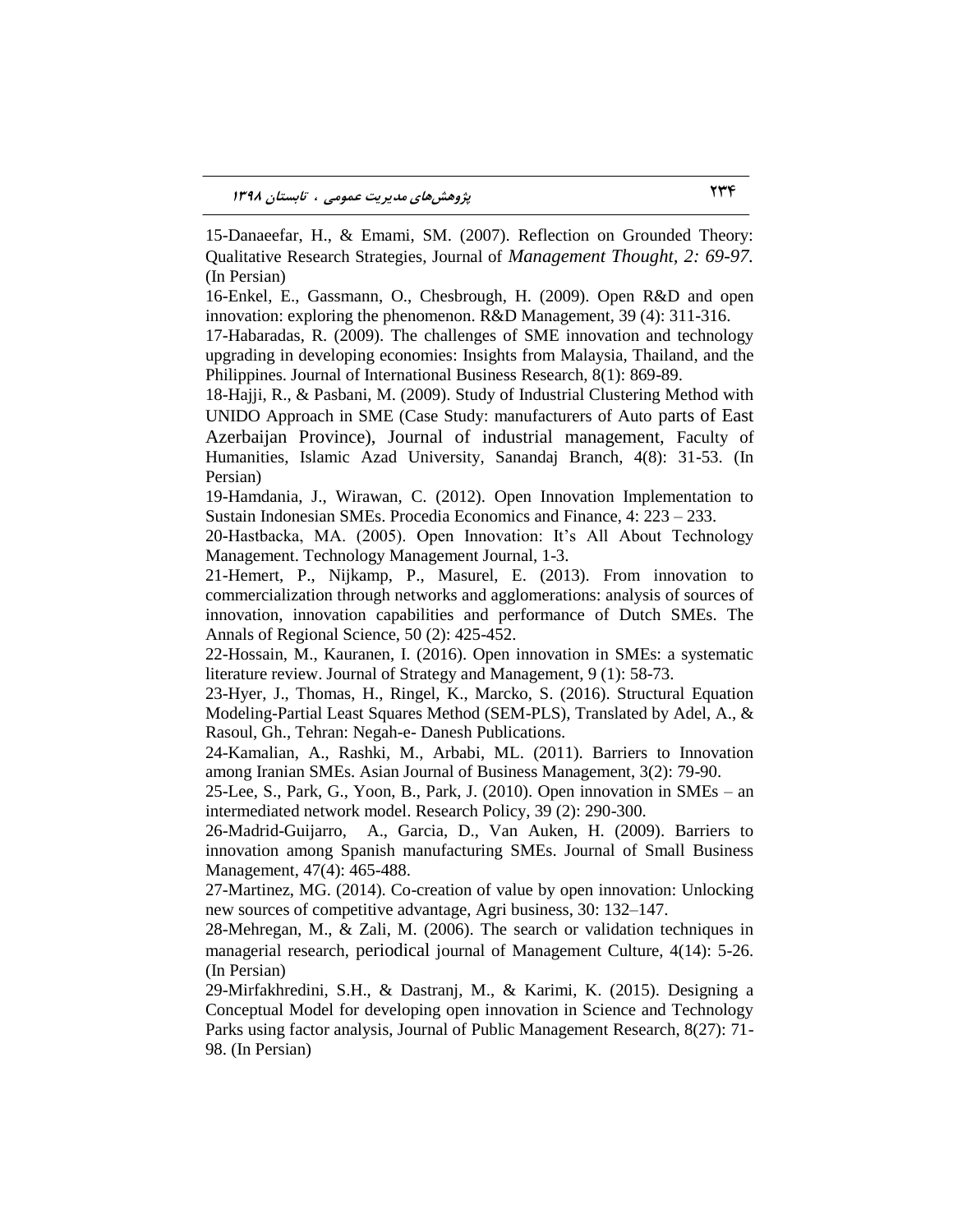30-Narula R. (2004). R&D collaboration by SMEs: new opportunities and limitations in the face of globalisation. Technovation, 25: 153–161.

31-Pervan, S., Al-Ansaari, Y., Xu. J. (2015). Environmental determinants of open innovation in Dubai SMEs. Industrial Marketing Management, 50: 60-68.

32-Popa, S., Soto-Acosta, P., Martinez-Conesa, I. (2017). Antecedents, moderators, and outcomes of innovation climate and open innovation: An empirical study in SMEs. Technological Forecasting & Social Change, [118:](http://www.sciencedirect.com/science/journal/00401625/118/supp/C) 134-142.

33-Portilla, AR. (2016). The unexpected implications of opening up innovation: A multi-perspective study of the role of Open Innovation practices in mature industries, Doctoral Thesis, School of Industrial Engineering and Management, Department of Industrial Economics and Management, Politecnico di Milano.

34-Stanisławski, R., Lisowska, R. (2015). The Relations between Innovation Openness (Open Innovation) and the Innovation Potential of SMEs, 2nd Global Conference on Business, Economics, Management, [23:](http://www.sciencedirect.com/science/journal/22125671/23/supp/C) 1521-1526.

35-Striukova, L., Rayna T. (2015). University-industry knowledge exchange. European, Journal of Innovation Management, 18 (4): 471- 492.

36-Tabatabaee, S.S., & Lesani, M. (2016). Validating professional opportunity readiness based on partial least squares approach, Educational Measurement Quarterly, Allameh Tabataba'i University, 7(26): 199-224. (In Persian)

37-Vrgovic, P., Vidicki, P., Glassman, B., Walton, A. (2012). Open innovation for SMEs in developing countries–an intermediated communication network model for collaboration beyond obstacles. Innovation: Management, Policy  $\&$ Practice, 14 (3): 290-302.

38-Wang, L., Jaring, P., Arto, W. (2009). Developing a Conceptual Framework for Business Model Innovation in the Context of Open Innovation. International Conference on Digital Ecosystems and Technologies: 453-458.

39-Wang, Y., Vanhaverbeke, W., Roijakkers, N. (2011). Exploring the impact of open innovation on national systems of innovation — A theoretical analysis. Technological Forecasting & Social Change, article in press.

40-West, J., Salter, A., Vanhaverbeke, W., Chesbrough, H. (2014). Open innovation: The next decade, Research Policy, 43: 805–811.

41-Zhang, J., Zeng, J. (2009). An Open Innovation Model for Business Innovation of Chinese Telecom Operators. National Natural Science Foundation of China. International Conference on Management and Service

Science, 20-22 Sept, China ,1-5.